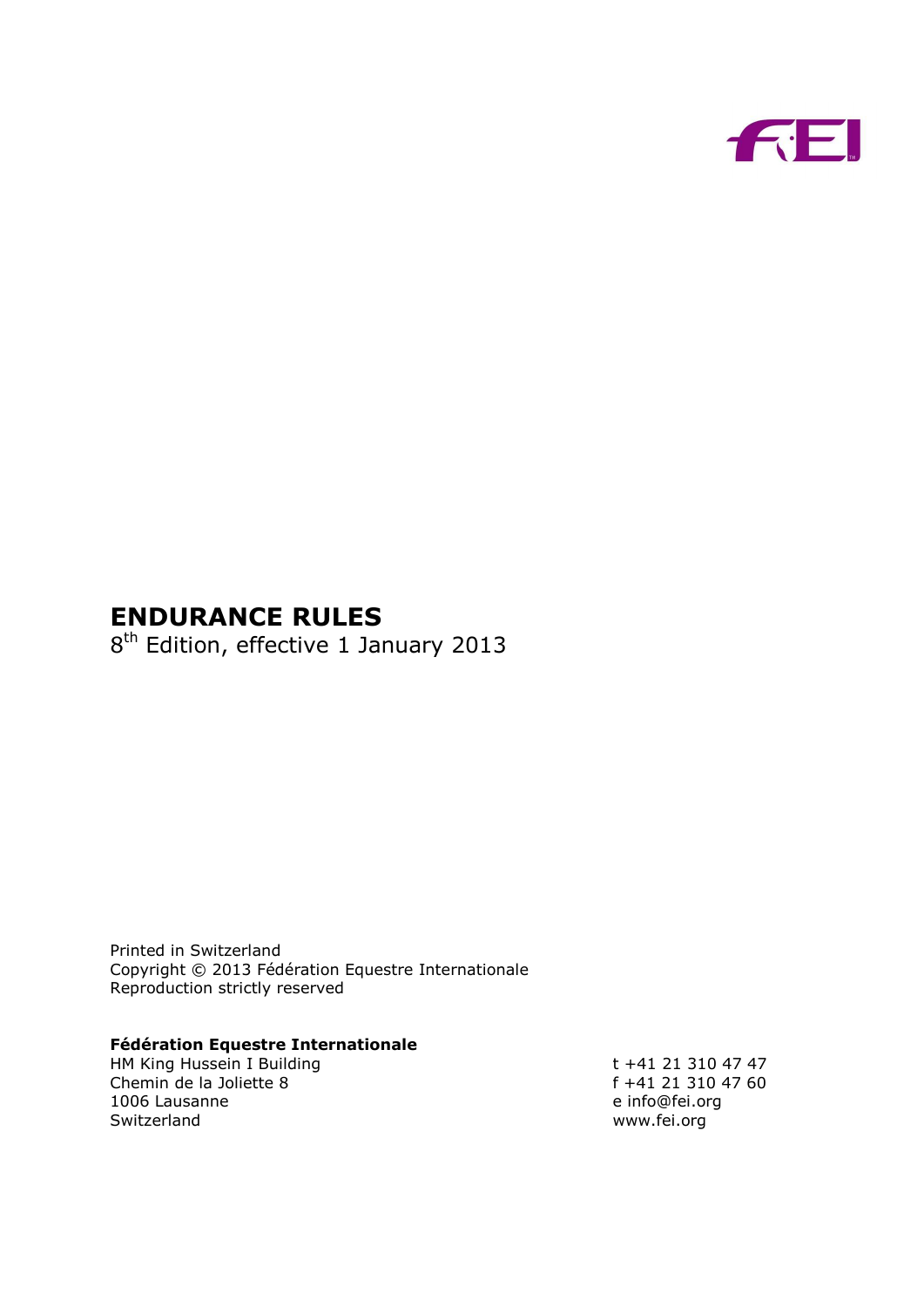| <b>Chapter I</b>   |                                                                        |  |
|--------------------|------------------------------------------------------------------------|--|
| Article 800 -      |                                                                        |  |
| Article 801 -      |                                                                        |  |
| Article 802 -      |                                                                        |  |
| Article 803 -      |                                                                        |  |
| Article 804 -      | Modification to the Course and Rescheduling/Delay or Abandonment of    |  |
|                    |                                                                        |  |
| Article 805 -      |                                                                        |  |
| Article 806 -      |                                                                        |  |
| Article 807 -      |                                                                        |  |
| Article 808 -      |                                                                        |  |
| Article 809 -      |                                                                        |  |
| Article 810 -      |                                                                        |  |
| Article 811 -      |                                                                        |  |
| Article 812 -      |                                                                        |  |
| Article 813 -      |                                                                        |  |
| <b>Chapter II</b>  |                                                                        |  |
| Article 814 -      |                                                                        |  |
| Article 815 -      |                                                                        |  |
| Article 816 -      | Qualification Procedure & Certificates of Capability: (Please refer to |  |
| Endurance -        | Notes for Guidance for Transitional Arrangements) 12                   |  |
| Article 817 -      |                                                                        |  |
| Article 818 -      |                                                                        |  |
| Article 819 -      |                                                                        |  |
| <b>Chapter III</b> | Inspections, Examinations, Control of Medication  18                   |  |
| Article 820 -      |                                                                        |  |
| Article 821 -      | Veterinary Inspections and Examinations of Horses20                    |  |
| Article 822 -      |                                                                        |  |
| Article 823 -      |                                                                        |  |
| <b>Chapter IV</b>  |                                                                        |  |
| Article 824 -      |                                                                        |  |
| Article 825 -      | Officials required for International Endurance Events24                |  |
| <b>Chapter V</b>   |                                                                        |  |
| Article 826 -      |                                                                        |  |
| Article 827 -      |                                                                        |  |
| Annex 1:           | Rated Officials required for competitions:  27                         |  |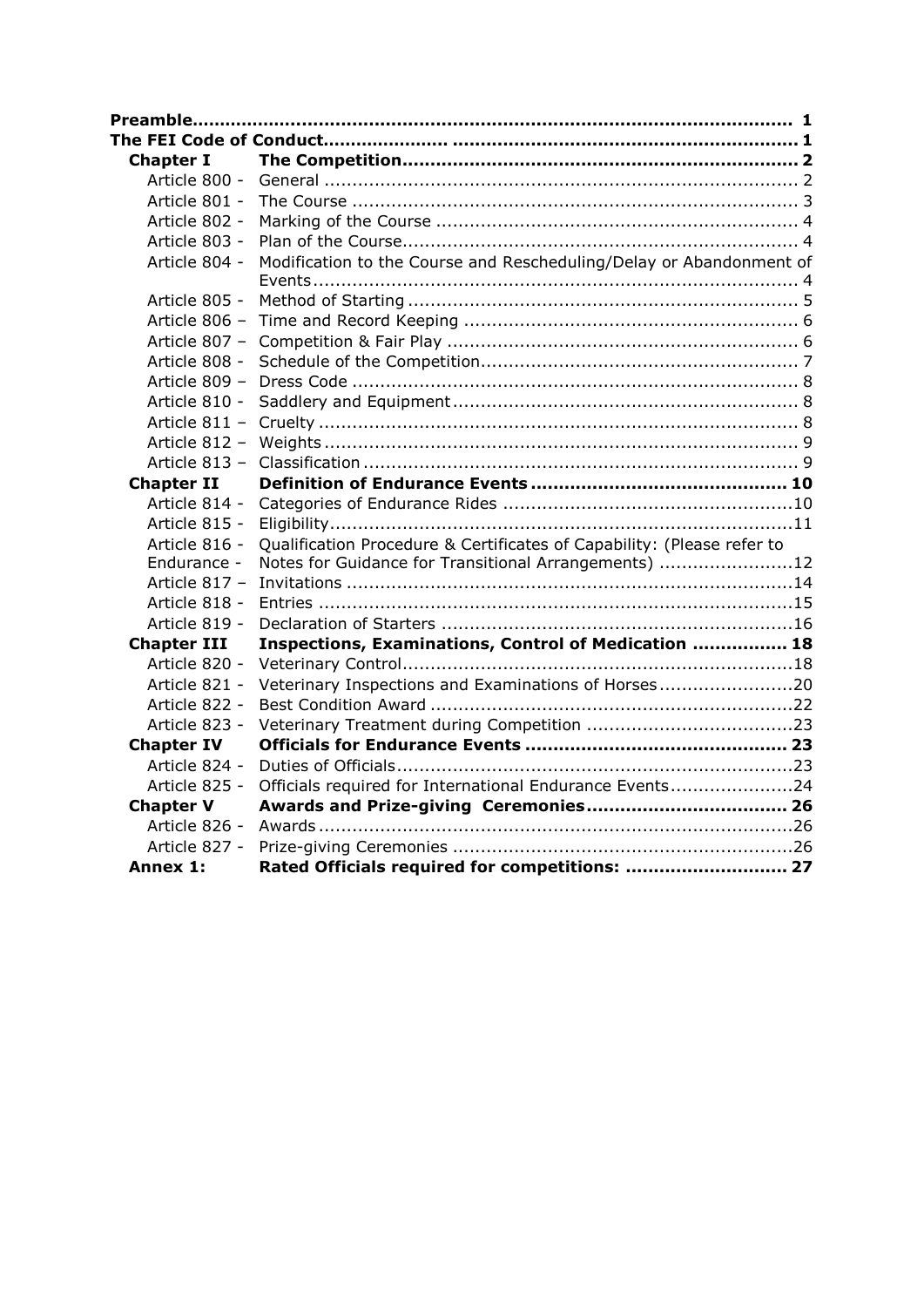## **Endurance Rules, Effective 2013.**

#### <span id="page-2-0"></span>**Preamble**

The present Rules for Endurance Riding are the  $8^{\text{th}}$  h edition, effective  $1^{\text{st}}$  of January 2013. As from the aforementioned date, all other texts covering the same matter (other editions and all other official documents) issued previously are superseded.

Although this booklet sets out the detailed Rules of the FEI governing International Endurance Rides, it must be read in conjunction with the Statutes, the General Regulations and the Veterinary Regulations.

Every eventuality cannot be provided for in these Rules. As a result, this edition of the Rules is designed for flexibility to adapt to a developing discipline by referring in appropriate circumstances to Annex/Notes for Guidance information for suggestions and recommendations on how to safely manage this discipline and its events. Additionally, in any unforeseen or exceptional circumstances, it is the duty of the Ground Jury and the Veterinarians to make a decision in a sporting spirit and approaching as nearly as possible to the intention of these Rules and of the General Regulations of the FEI.

<span id="page-2-1"></span>THE FEI CODE OF CONDUCT

## **FOR THE WELFARE OF THE HORSE**

The Fédération Equestre Internationale (FEI) expects all those involved in international equestrian sport to adhere to the FEI's Code of Conduct and to acknowledge and accept that at all times the welfare of the horse must be paramount and must never be subordinated to competitive or commercial influences.

- 1. At all stages during the preparation and training of competition horses, welfare must take precedence over all other demands. This includes good horse management, training methods, farriery and tack, and transportation.
- 2. Horses and Athletes must be fit, competent and in good health before they are allowed to compete. This encompasses medication use, surgical procedures that threaten welfare or safety, pregnancy in mares and the misuse of aids.
- 3. Events must not prejudice horse welfare. This involves paying careful attention to the competition areas, ground surfaces, weather conditions, stabling, site safety and fitness of the horse for onward travel after the event.
- 4. Every effort must be made to ensure that horses receive proper attention after they have competed and that they are treated humanely when their competition careers are over. This covers proper veterinary care, competition injuries, euthanasia and retirement.
- 5. The FEI urges all involved with the sport to attain the highest levels of education in their areas of expertise.

A full copy of this Code can be obtained from the Fédération Equestre Internationale, HM King Hussein I Building, Chemin de la Joliette 8, 1006 Lausanne, Switzerland. Telephone: +41 21 310 47 47. The Code is available in English & French. The Code is also available on the FEI's website: [www.fei.org.](http://www.fei.org/)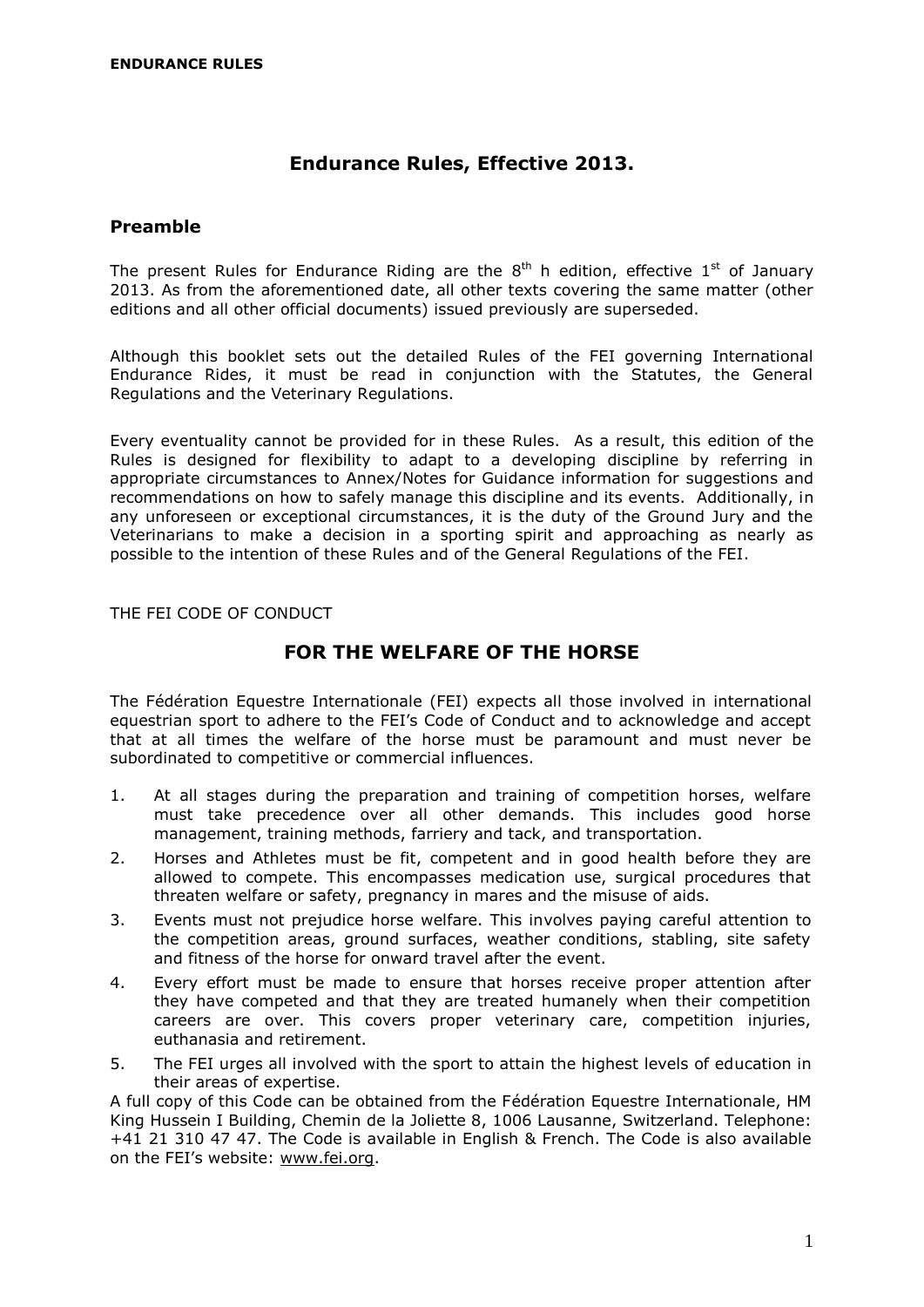## <span id="page-3-0"></span>**Chapter I The Competition**

#### <span id="page-3-1"></span>**Article 800 - GENERAL**

- **800.1** Endurance Riding is a competition to test the competitor's ability to safely manage the stamina and fitness of the horse over an endurance course in a competition against the track, the distance, the climate, the terrain and the clock. Therefore, the most important responsibility of the Technical Delegate, the Ground Jury, the Stewards, the Veterinary Commission, the Chef d'Equipe, the Team Veterinarian, the Grooms and ultimately the Athlete is to ensure the health and welfare of the horse by diligent application of their skill together with a caring, knowledgeable attitude by the Athlete. To be successful, the competitor must have knowledge of pace and efficient and safe use of the horse across country. In an Endurance Ride any member of the Genus Equus counts as a "horse".
- **800.2** The competition consists of a number of phases.
- 800.2.1 No phase may exceed 40 km and should, in principle, be not less than 20 km in length, and cannot be less than 16km.
- 800.2.2 At the end of each phase, there will be a compulsory halt for veterinary inspection. The Foreign Veterinary Delegate (FVD) and the President of the Veterinary Commission (PVC) & the President of the Ground Jury (PGJ) should be advised on the distance of each phase and consulted on the hold times in each Vet Gate(s).
- 800.2.3 Distances of 80km to 119km must have at least two Vet Gates plus the final inspection (three phases).

Distances of 120 km to 139km must have at least three Vet Gates plus the final inspection (four phases).

Distances of 140 km to 160 km must have at least five Vet Gates plus the final inspection. (6 phases) (There may be a possibility to reduce this to 5 phases subject to the recommendation of the Technical Delegate (TD) and the approval of the President of the Veterinary Commission).

- 800.2.4 Phases may be spread over one or more days.
- 800.2.5 Each phase of an Endurance competition must be separated by a compulsory rest period, or hold time.
- 800.2.6 Each day of an Endurance competition must be divided into at least three phases, separated by a veterinary inspection and a compulsory rest period, or hold time.
- 800.2.7 In every Endurance competition, there shall be at least one hold no shorter than 40 minutes.
- 800.2.8 The hold for all phases must meet a minimum ratio of 1 minute per 1 km, ie: following a 35 km phase, a minimum hold time of 35 minutes.
- 800.2.9 The maximum scheduled hold time for a single hold in a one-day event shall be 60 minutes, and in 3-Star or above events there shall be at least one hold of at least 50 minutes.
- 800.2.10 Also, hold times in vet gates requiring compulsory re-inspections must be a minimum of 40 minutes, and for such re-inspections horses are required to present no earlier than 15 minutes prior to their departure time.
- **800.3** Whatever the order and rules for starting, each competitor must carry out the whole competition as if he/she were alone and competing against the clock.
- **800.4** An Endurance Ride is a competition against the clock. The combination that finishes the course in the shortest time will be classified as the winner of the competition after successfully completing all final Veterinary Inspections and medication control as well as other protocols in place for the safety of the horse and Athlete under these Rules, the FEI General Regulations or the FEI Veterinary Regulations. Competitions shall be organised to allow Athletes to establish their own pace to compete against the clock, subject to:
- 800.4.1 Adverse Conditions: Should adverse conditions on course or other considerations arise which might compromise the opportunity to safely complete a course, the Organising Committee (OC) in consultation with the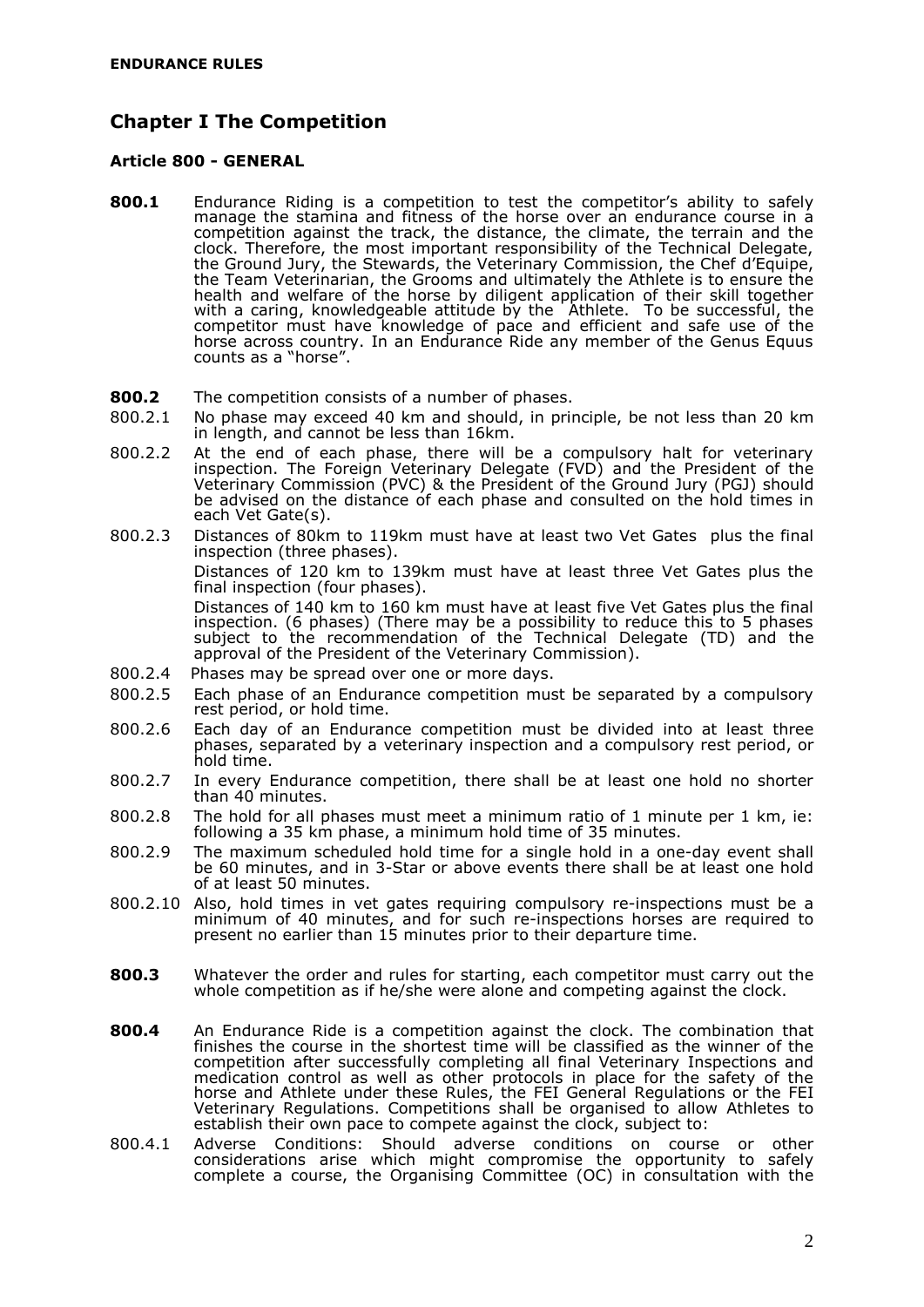Technical Delegate (TD) may establish a maximum time for a section of the course or a phase of competition and/or the closing times for one or more Vet Gates, in order to ensure Athletes are not falling too far behind the actual pace of the ride and to ensure horse safety.

800.4.2 Trail Safety: Conversely, in circumstances related to trail safety, the OC in consultation with the TD may establish sections of a course where controlled gaits of the horse and/or maximum speed apply. However, this will depend on the given circumstances of a specific course as well as time of day and generally should not exceed 5 km at any one time or 5% of the course. Generally, there should not be more than one section under controlled speed and/or set pace per phase of the course, and never in the final phase.

#### <span id="page-4-0"></span>**Article 801 - THE COURSE/'Field of Play`**

- **801.1** The Technical Delegate (TD) and FEI Course designer (when appointed) shall consult with the Organising Committee (OC) to assist in creating a technically challenging course across country within the limits provided by the terrain and weather conditions, to include changes in the footing, that will test the stamina and riding skills of the combination, but not compromise the welfare of the horse.
- **801.2** The course should include naturally occurring or manmade features such as (but not exclusive to) tracks, ditches, steep climbs, descents and water crossings that implements technically challenging factors including but not limited to: footing, terrain, altitude, direction and speed.
- **801.3** The type of terrain and altitude differentials must be clearly indicated in the schedule of the competition.
- **801.4** The course should not contain more than 10% of hard surface roads intended for vehicular use.
- **801.5** The more demanding part of the course should be earlier in the ride.
- **801.6** The distance of the phases shall be determined by the OC and must be published in the schedule.
- **801.7** As far as possible those technical challenges must be left in their natural state. If necessary, they should be reinforced so that they remain in the same state throughout the competition.
- **801.8** The finish must be long and wide enough to enable several horses to finish at speed without interfering with each other, and must provide sufficient run-out to allow Athletes to safely come to a stop after crossing the finishing line in any potential sprint or gallop. It must be situated as close to the Vet Gate as possible.
- <span id="page-4-1"></span>**801.9** The 'field of play' is defined as; the defined course (loops or phases), the defined crewing areas on course or within the vet gate, the vet examination area and the hold area at or within the vet gate. For Championships, there will be restricted access to the field of play as defined in the schedule.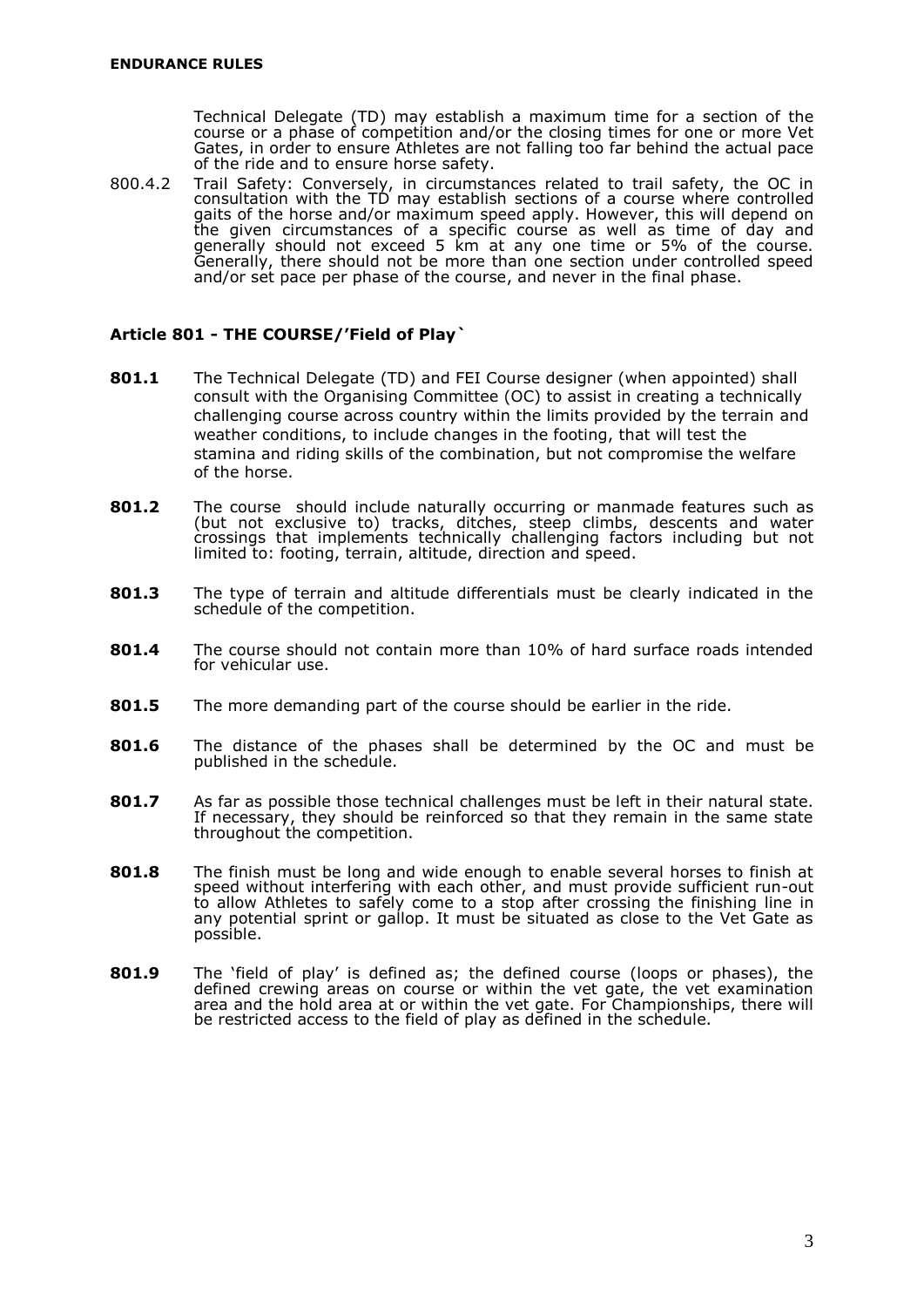#### **Article 802 - MARKING OF THE COURSE**

- **802.1** General Requirement: The marking of the course must be done in such a manner that there is no doubt on how to proceed along the course. The markings can be flags, ribbons, indicators, lime, paint etc.
- **802.2** Order of Course: The competitor must complete the entire course in the correct order and direction as marked on the map referred to in Art. 802.6.
- **802.3** Errors on Course: Any error of course must be corrected from the place where the error has started under penalty of disqualification. Alternatively, if correcting a course error is not feasible and/or in the best interest of the horse, the Ground Jury may determine an alternative which will require the combination to complete an equivalent distance over the same type of terrain, such distance to be made up within a single phase thereby ensuring the competitor still passes through each Vet Gate in the correct order and within the time limits in force. In such cases the combination will receive a completion classification only. The Athlete and horse may earn a Certificate of Capability or meet other Qualification Criteria with such a performance, but may not be considered for the Best Condition award or for contribution to team scoring or individual classification for placing.
- **802.4** Boundary Flags: Boundary flags or other acceptable indicators must be used to mark defined sections of the course, and to mark the start and finish lines. Such flags or indicators, etc. must be respected wherever they may occur in the course under penalty of disqualification. Whenever a short cut is possible on the course the Organising Committee must place a steward to control that the obligatory passage is respected.
- **802.5** Trail Markers: Direction flags or signs are intended to show the general direction and path to be taken to help Athletes to find their way. They must be placed so that Athletes can recognise them without loss of time. A distance marker should be placed every 10 km.
- **802.6** Plan of the Course: Each Athlete will, in advance, be given access to a map or plan showing the track of the course and the location of any compulsory halts or obligatory obstacles. In Championships or 4-Star events, OCs must also provide copies of such maps or plans to each competitor.
- **802.7** Start and Finish: The start and finish of each phase must be clearly and distinctly marked with the appropriate signs.

#### <span id="page-5-0"></span>**Article 803 – PLAN OF THE COURSE**

- **803.1** Map: A map in a scale of at least 1:50'000 should be available to Athletes when the course is finalised, preferably at the ride briefing and certainly before the start of the ride.
- *803.2* Completion of Course Design: The course of an Endurance competition should be officially established at least 7 days before the competition begins and approved by the Technical Delegate prior to handing over to the Ground Jury.

#### <span id="page-5-1"></span>**Article 804 - MODIFICATION TO THE COURSE AND RESCHEDULING/DELAY OR ABANDONMENT OF EVENTS**

**804.1** Course Modification: After the course has been officially established, no alteration shall be made without the approval of the Technical Delegate (TD) and the Ground Jury (GJ).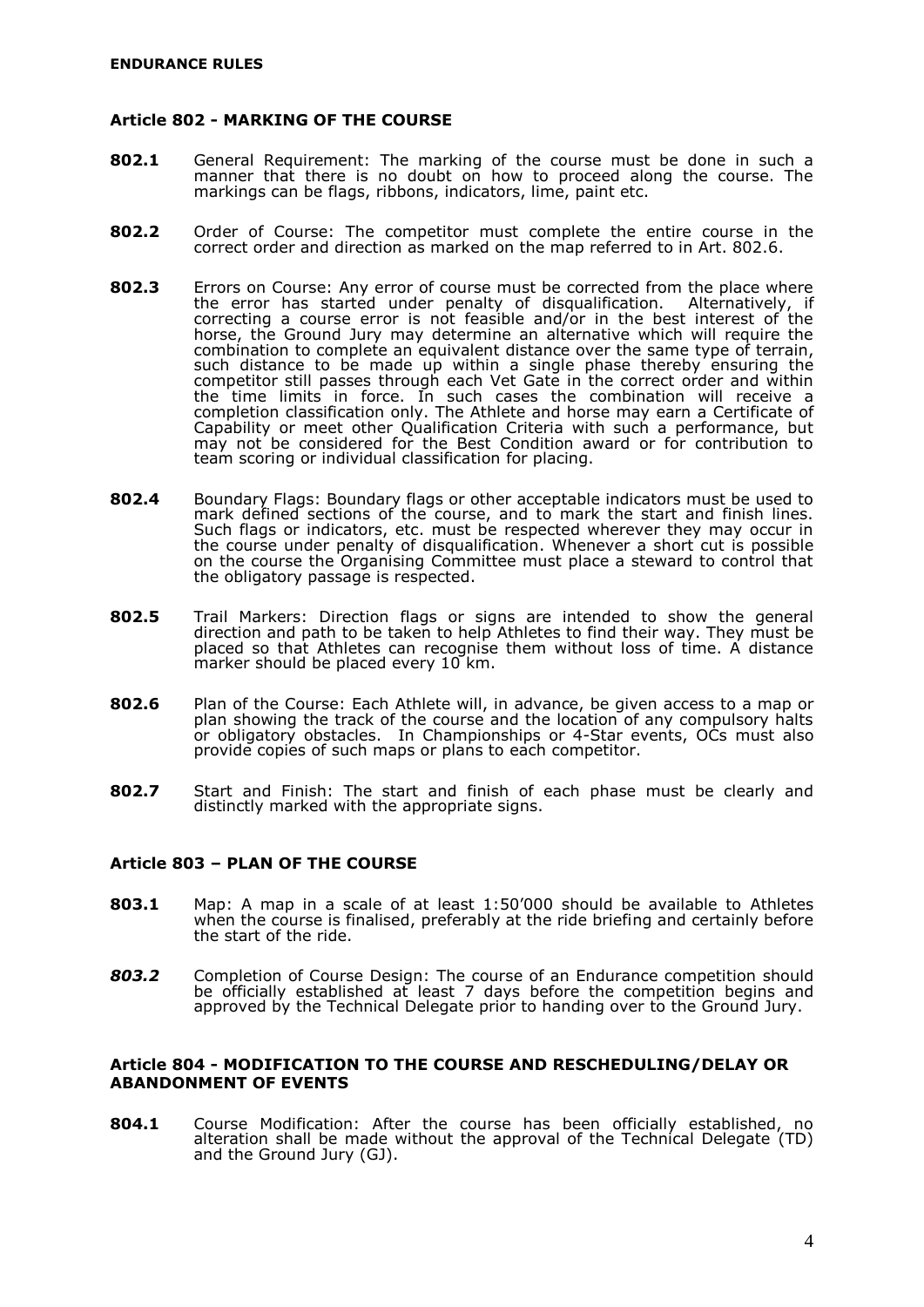- **804.2** Rescheduling/Delay of Event: In exceptional circumstances, as set out generally in Art. 804.2.4, an event may be rescheduled or delayed in start by:
- 804.2.1 Advance of Event (Up to an hour before First Veterinary Inspection): A decision of the Technical Delegate in consultation with a representative of the OC, the FVD, the PVC and the PGJ.
- 804.2.2 After commencement of the Event: A decision of the President of the Ground Jury in consultation with the GJ, a representative of the OC, the FVD, the PVC, and the TD.
- 804.2.3 OC Responsibility: Organising Committees are encouraged in all event planning to anticipate the possibility of the need to either delay the start of an event by up to 30 hours and/or to reschedule completely. In CEIO, 4-Star and Championship events, the OC should include reference to such potential in its Schedule.
- 804.2.4 Exceptional Circumstances: Such Exceptional Circumstances are those which arise on short notice and can be reasonably foreseen to produce unreasonable and unfair risks to Athlete and/or horses during the conduct of the event. Examples and advice for determining such shall be provided in the Endurance Notes for Guidance.
- **804.3** Abandonment of Event: When catastrophic occurrences or circumstances arise at or during an event, as set out generally in Art. 804.3.4, an event may be abandoned whereby:
- 804.3.1 Advance of Event (Up to an hour before First Veterinary Inspection): A decision of the Technical Delegate in consultation with a representative of the OC, the FVD, the PVC and the PGJ.
- 804.3.2 After commencement of the Event: A decision of the President of the Ground Jury in consultation with the GJ, a representative of the OC, the FVD, the PVC, and the TD.
- 804.3.3 OC Responsibility: Organizing Committees are encouraged in all event planning to anticipate the possibility of the need to abandon an event and evacuate the venue.
- 804.3.4 Catastrophic Occurrences or Circumstances: Those which arise on short notice and are determined to dangerously risk Athlete and/or horse safety, and which cannot be avoided through Course Modification, Rescheduling or Delay of the Event. Examples and advice for determining such shall be provided in the Endurance Notes for Guidance.
- **804.4** Nature of Endurance: In all cases it should be remembered that this discipline anticipates competition over and in challenging terrain, weather and circumstances as a test of endurance, and so delay, rescheduling and abandonment should be used only as extraordinary remedies.
- **804.5** Notifications: In any case noted above, the Athletes and/or the Chefs d'Equipe, as well as the OC, Timing Team and all event Officials should be officially and personally informed as soon as practicable of the decision, certainly before the start or before the phase concerned.

#### <span id="page-6-0"></span>**Article 805 - METHOD OF STARTING**

- **805.1** Horses must not cross the starting line before the signal is given.
- **805.2** If a combination makes a start which is in any way false, under penalty of disqualification the combination must return and re-cross the start line. However, their starting time will be recorded as if they had started when originally given the signal.
- **805.3** The starting time of any Athlete who does not present himself/herself on time for start is recorded as if they had started on time. No competitor may start later than 15 minutes after the official starting time under penalty of disqualification.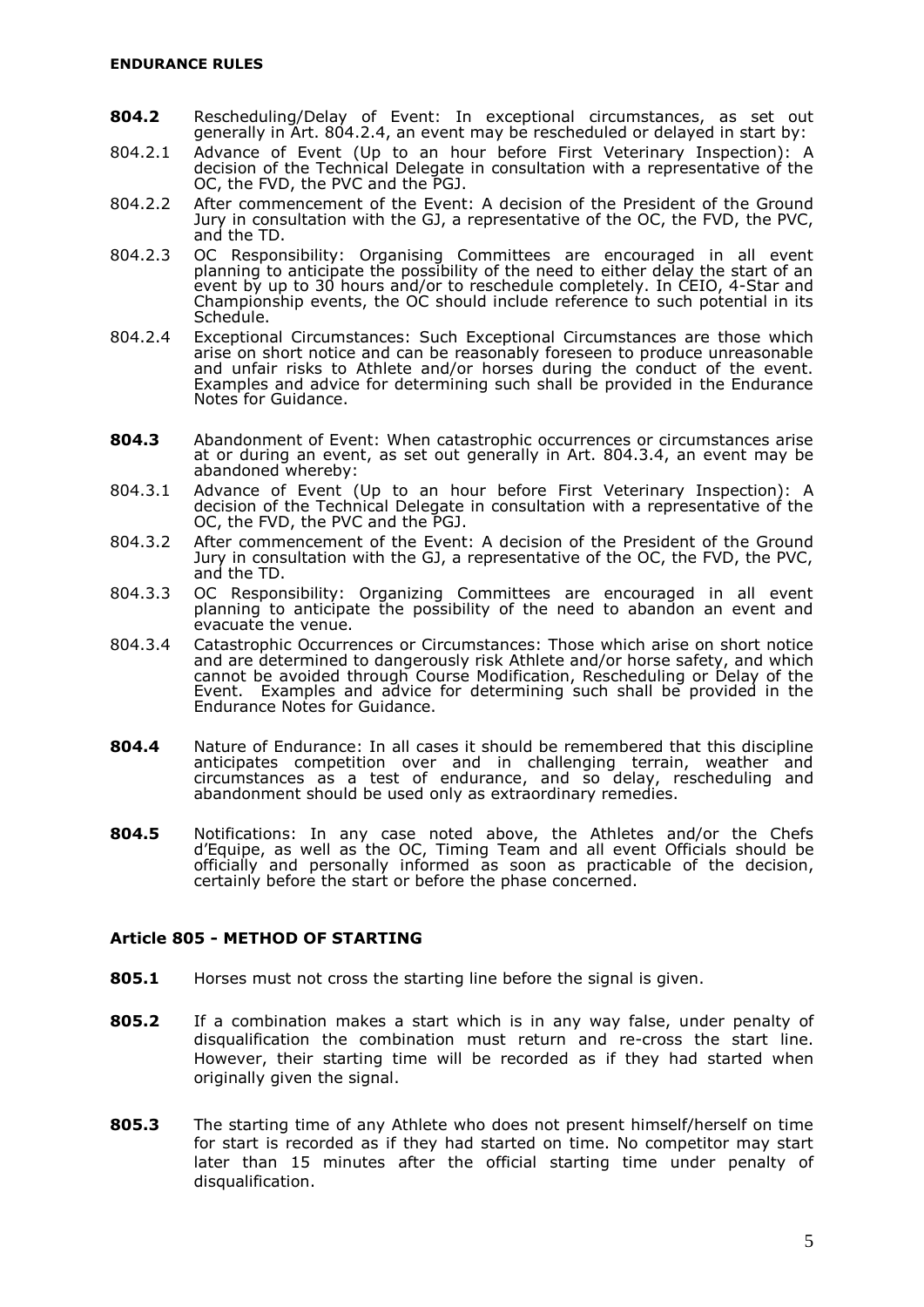**805.4** A mass start may not be used on following day(s) in multi-day events. Combinations should start the following day with the same time interval difference as noted at finishing the day before. This will continue for a period of time i.e. one hour, to be set at the discretion of the President of the Ground Jury and the Technical Delegate in consultation with the Organising Committee. Thereafter those remaining will start together.

#### <span id="page-7-0"></span>**Article 806 – TIME AND RECORD KEEPING**

- **806.1** As timing plays such an important part in the competition, OCs must ensure that each Athlete's start and finish time for each timed phase is accurately noted and recorded by properly qualified persons using synchronised timekeeping methods. (See Endurance Notes for Guidance).
- **806.2** Each Athlete will be issued a time card or acceptable and reliable alternative for each phase. (See Endurance Notes for Guidance).
- **806.3** OCs must arrange for alternative power sources and back-up record-keeping for timing and all recorded information when electronic systems for timing and all recorded information when electronic systems (recommended at 3\* events or higher) are the primary methodologies. Time keeping systems with Stewards to monitor and/or timekeepers are required at the start and finish of each timed phase to record the times of each competitor.
- **806.4** Time is counted from the instant the signal is given to start until the instant when a combination crosses the finish line.
- **806.5** The veterinary gate system at compulsory halts must be used. (See Endurance Notes for Guidance).
- **806.6** At vet gates, the timing of the combination's presentation for inspection must be performed in such a manner to avoid any delay to a competitor's timing caused by the arrival of several horses simultaneously for inspection.

#### <span id="page-7-1"></span>**Article 807 – COMPETITION & FAIR PLAY**

- **807.1** An Athlete may lead or follow their horse on course, but must be mounted to pass through the start of any day and the finish line of the day's final phase under penalty of disqualification.
- **807.2** An Athlete who does not respect any given time limits will be deemed to have failed to qualify for the next phase or final classification.
- **807.3** On the course, no other person may lead or ride the horse once the combination has started under penalty of disqualification.
- **807.4** Wilful obstruction of an overtaking combination by a slower combination is penalised by disqualification. This is not to prevent competition between Athletes on course for placing, but is intended to apply in situations where the slower combination is being lapped or passed due to travelling at a significantly slower pace or because of other problems of refusal or equipment issues.
- **807.5** A combination who fails to qualify for the next phase of competition or is disqualified for any reason must leave the course at once and has no right to continue unless there is no viable alternative and only after being approved by a member of the GJ or, if not available, a Steward.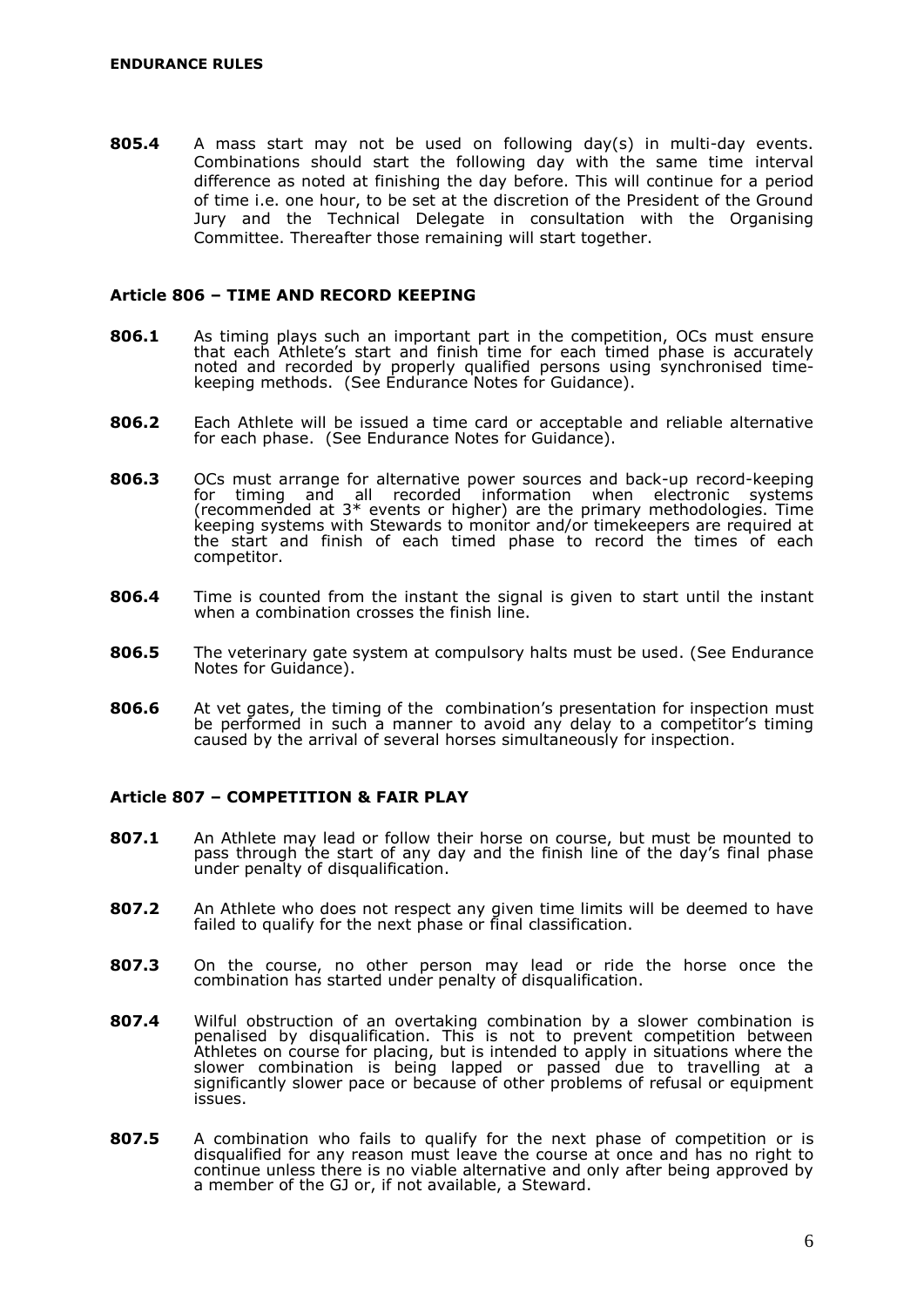- **807.6** Permitted Assistance During Event or On Course:
- 807.6.1 The Event Schedule shall specify where assistance (crewing) is allowed both within vet gates and on course during an event.
- 807.6.2 Combinations must have access to water on course at least every 10 kms.
- 807.6.3 In any case including while on course, for example after a fall or if the Athlete is separated from their horse, or in the case of loose or lost horseshoes, a combination may be assisted.
- 807.6.4 For other Permitted Assistance that is allowed please see Endurance Notes for Guidance. The Event Schedule shall be determinative for each event.
- **807.7** Forbidden Assistance: The following types of activities are forbidden, subjecting offending Athletes to a warning, the receipt of yellow card warning(s) or disqualification at the discretion of the GJ, including but not limited to:
- 807.7.1 Being followed, preceded or accompanied on any part of the course by any bicycle, pedestrian or an Athlete not in the competition.
- 807.7.2 Providing aid on any part of the course not specifically designated for such aid.
- 807.7.3 Accepting aid on any part of the course by someone not authorised to provide it.
- 807.7.4 Being followed, preceded or accompanied on any part of the course or immediate adjacent access track as defined (see notes for guidance) by any vehicle (notwithstanding art. 807.6.1).
- 807.7.5 A third party encouraging a horse to trot in a vet gate.
- 807.7.6 Someone on course encouraging the horse(s) by any means whatsoever.
- 807.7.7 Cutting wire fences, or altering a part of an enclosure on or within the course so as to clear a way or to cut down trees or eliminate challenges or alter technical aspects of the course.
- 807.7.8 Accepting any intervention by a third party, whether solicited or not, with the object of giving advantage to the Athlete or their horse.
- 807.7.9 Conflict of Interest: Officials who may have a real or perceived Conflict of Interest should notify the OC at the time of appointment or as soon as a conflict of interest arises prior to the competition. If the declared conflict of interest, in the opinion of the President of Jury, impairs or appears to impair the integrity of the judging of the competition, the official will have to stand down. Conflicts of Interest should be declared at the pre-ride briefing of officials and athletes.

#### <span id="page-8-0"></span>**Article 808 - SCHEDULE OF THE COMPETITION**

- **808.1** In the schedule which is published by the Organising Committee of any CEI event, it is not necessary to repeat the FEI General Regulations or the FEI Rules for Endurance Riding. It is sufficient to give the category of the competition, the distances, the speeds, time limit and the possible time limit for each phase, method of classification, rules for starting, method used for marking the course, procedures at compulsory halts, outline of the course (to include changes in altitude) and of possible obstacles.
- **808.2** For additional specifics related to Endurance schedules, please refer to the Endurance Notes for Guidance.
- **808.3** In addition to the conditions of the competition (closing date for entries, place and time of start, number and length of compulsory halts, entry fees and prizes), it will be usual to include such administrative arrangements as transport facilities, accommodation for Athletes and grooms, stabling, forage etc.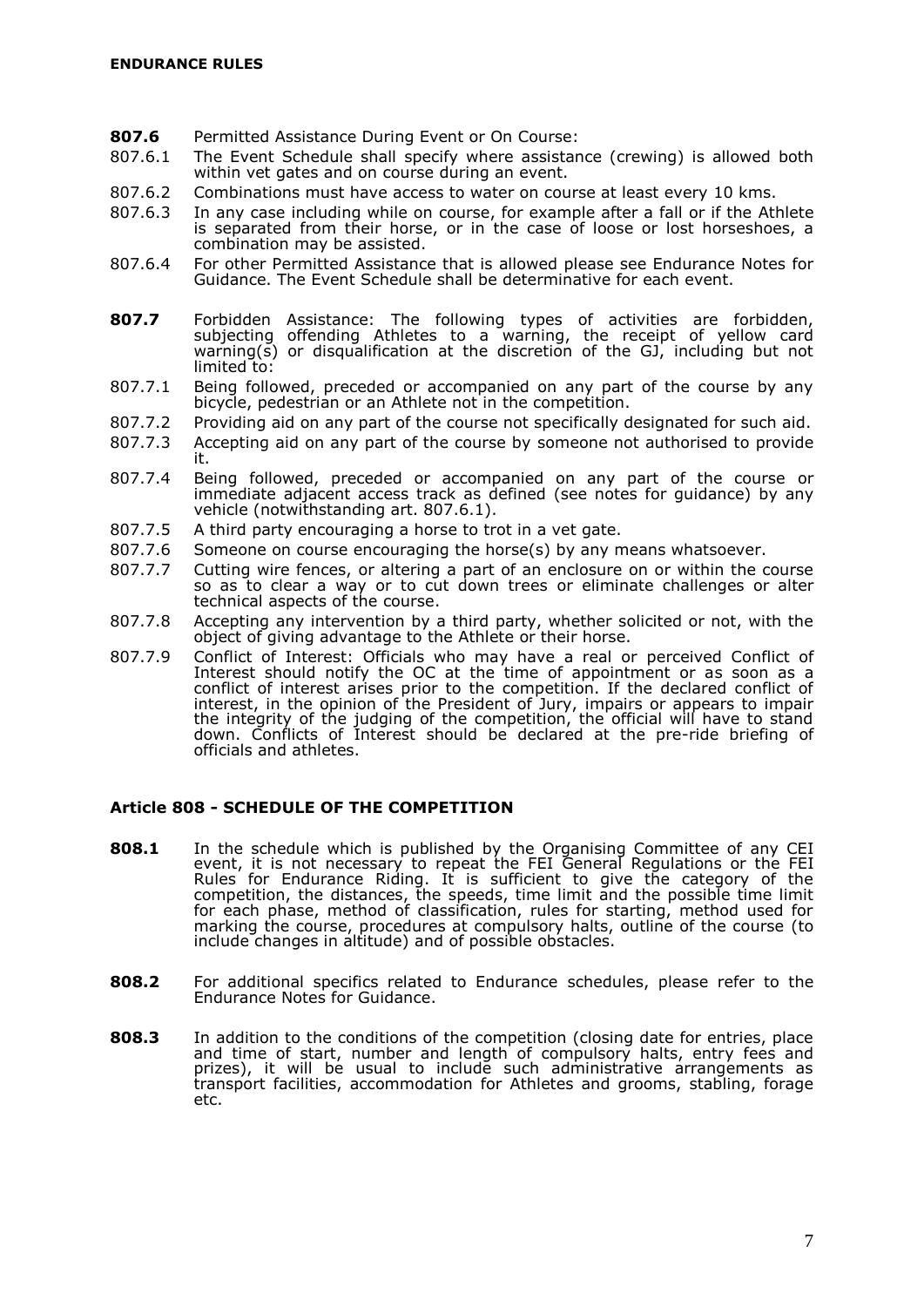#### <span id="page-9-0"></span>**Article 809 – DRESS CODE**

- **809.1** Protective headgear, of a recognised equestrian/endurance standard and securely fastened, is compulsory for all persons at all Endurance events whilst mounted.
- **809.2** Safe riding footwear with heels of 12 mm or more, or alternatively caged/boxed stirrups/equestrian safety stirrups are compulsory for all persons at all Endurance events whilst mounted.
- *809.3* Dress, that is appropriate and not detrimental to the image of Endurance Riding, is required at all CEIs.

At all FEI Events it is compulsory to wear the following dress:

- 809.3.1 For those taking part in pre-ride  $1<sup>st</sup>$  Inspection/Opening Ceremonies, Best Condition and Awards/Prize-giving Ceremonies,
	- Athlete: Smart Pressed Team or Individual Riding uniforms.
	- Team Officials, Grooms, Crews: Smart Pressed Team or Individual uniforms.
	- FEI Officials: Smart Clothing to include jacket and tie where applicable,
	- Shorts or sandals are unacceptable standards of dress and will not be allowed.
- 809.3.2 During the actual ride:
	- Athlete: Appropriate riding attire, shirt/polo shirt to include a collar.
	- Team Officials, Grooms, Crews: Smart Team or Individual attire. No shorts within the Vet Inspection area, or sandals allowed within the 'Field of Play' (safety).
	- Officials: Smart working attire, no shorts or sandals.
- <span id="page-9-1"></span>809.3.3 FEI General Regulations with regard to advertising applies.

#### **Article 810 - SADDLERY AND EQUIPMENT**

In principle, there is no restriction on saddlery however it must be in safe condition and fit the horse. (refer also to FEI Veterinary Regulations); Any type of rein that may unduly restrict the free movement of the head of the horse, including, but not limited to Draw (Running) Reins/French Reins are forbidden.

- **810.1** Specific safety equipment, such as reflective items or otherwise, may be required as indicated in the schedule of the competition.
- **810.2** Whips (or the use of any other item as a whip) and Spurs are prohibited.
- **810.3** The use of mobile phones and GPS devices are permitted. All other forms of communication devices must be approved by the Ground Jury prior to competition.
- **810.4** FEI General Regulations with regard to advertising applies.

#### <span id="page-9-2"></span>**Article 811 – CRUELTY**

**811.1** Any act or series of actions which, in the opinion of the Ground Jury can clearly be defined as cruelty or abuse shall be penalised by disqualification and as otherwise allowed under the GRs, and the individual concerned shall be reported to the FEI.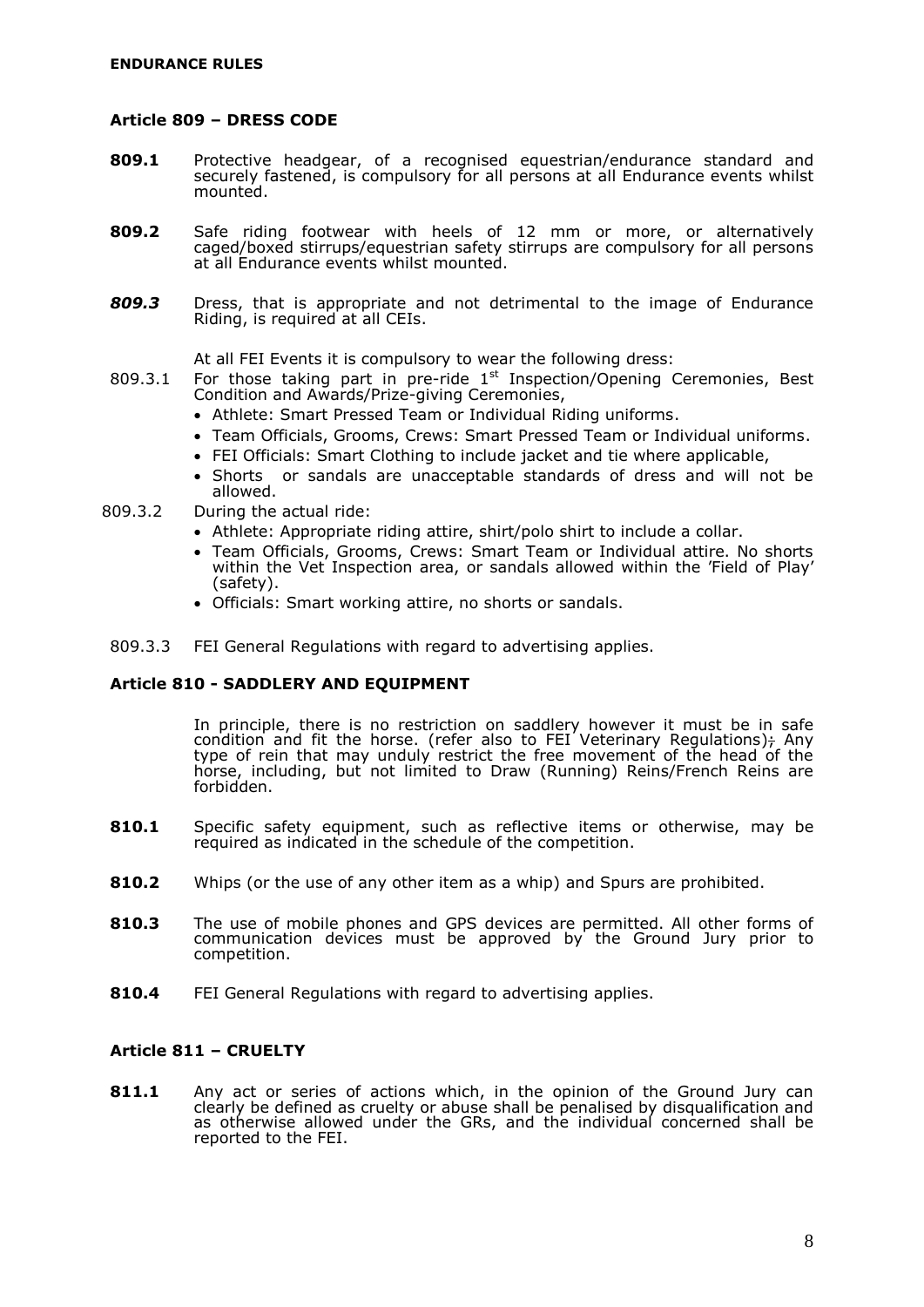**811.2** Reports of such actions must be accompanied whenever possible by the signatures and addresses of witnesses of the actions. The reports must be given to the Ground Jury or the Secretary of the Organising Committee as soon as possible.

#### <span id="page-10-0"></span>**Article 812 – WEIGHTS**

- **812.1** At all senior CEI4\* Championship events, the minimum riding weight for Athletes must be 75kg to include all riding equipment (Art.812.6).
- **812.2** At senior CEI3\* events the minimum riding weight may be between 70kg and 75 kg - details to be clearly shown on the approved ride schedule. Only events with a minimum riding weight of 75kg count as qualifying rides for senior Championships as defined in Art 816.3.13.
- **812.3** At CEI 1\* and 2\* events alternative weight divisions or gender divisions may be allowed, subject to prior approval by the FEI, and must be clearly specified in the FEI schedule
- **812.4** There shall be no minimum weight in Young Rider and/or Junior competitions.
- **812.5** When a minimum weight is required, weight control must be carried out before the start and, where applicable, after the finish and may take place at random during the event.
- **812.6** Athletes must be weighed out and, where necessary, be weighed with all riding equipment (excluding bridle). The Athlete must maintain the minimum riding weight at all times during the riding phases under penalty of disqualification. It is the Athlete's responsibility to weigh immediately after crossing the finish line if requested to do so by an FEI Official.
- **812.7** Organisers must provide a reliable weighing machine with recalibration capability.

#### <span id="page-10-1"></span>**Article 813 – CLASSIFICATION**

- **813.1** Individuals: In an endurance competition, the winner is the combination with the shortest elapsed riding time who successfully passes or complies with all protocols and requirements, including but not limited to the final veterinary examination. The schedule of the competition must clearly define the method of classification.
- **813.2** Teams: The winning team is the team with the best time after adding the final classification of the three highest placed combinations in the team. In the case of a tie, the winning team will be the one whose third combination has the best time. In the event there are fewer than 3 members of a team who are classified, such teams are not eligible for team placing.
- **813.3** Dead Heat: When two or more combinations, who started together, have the same total elapsed riding time, they are classified according to their respective passage across the finish line.
- **813.4** Disqualification, Retirement or Failure to Qualify for the next Phase:
- 813.4.1 Disqualification: Occurs when an Athlete is penalized by the GJ and removed from further competition for a violation of these Rules, the FEI General Regulations, the FEI Veterinary Regulations, or the Schedule.
- 813.4.2 Failure to Qualify for the Next Phase: Results when a combination is removed from competition for failure to successfully pass a veterinary inspection, to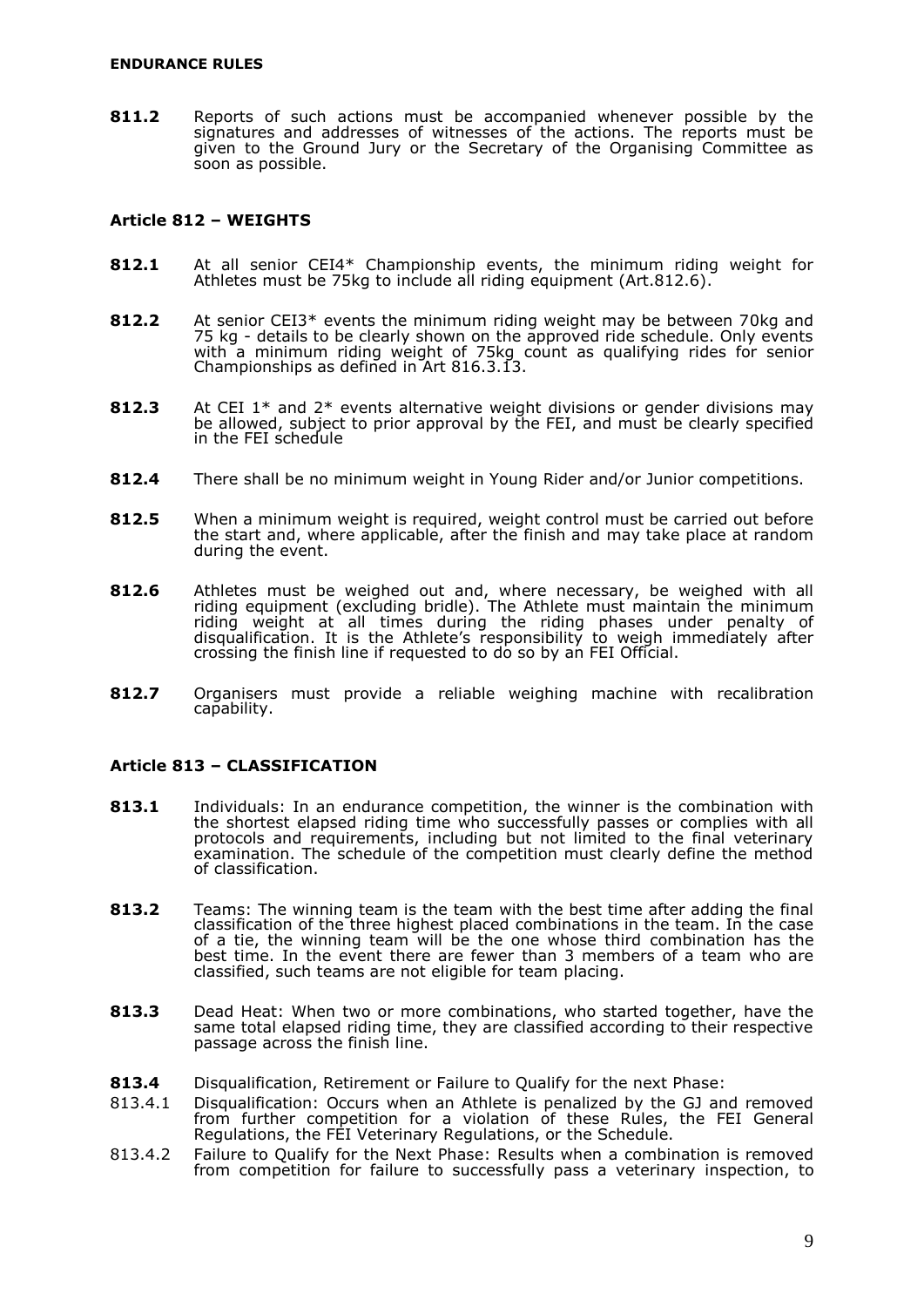complete the full course as required, or to meet all time requirements for presentation or completion.

- 813.4.3 Retirement: Results when an Athlete voluntarily withdraws from competition, but may only be considered voluntary and a Retirement when: the combination has correctly finished all phases to that point; the combination has completed its most recent phase by passing all required veterinary inspections following that phase, including compulsory **re-**inspection or veterinary requested re-inspection; and, Art. 813, herein, has not otherwise provided for removal from competition.
- **813.5** All horses removed from competition, voluntarily or otherwise and at any point within the event, must be/have been presented for veterinary inspection within 30 minutes of removal. If removal occurs on course the horse must be inspected by a member of the veterinarian panel as soon as it is returned to the ride base and the horse's veterinary records updated accordingly.

## <span id="page-11-0"></span>**Chapter II Definition of Endurance Events**

#### <span id="page-11-1"></span>**Article 814 - CATEGORIES OF ENDURANCE RIDES**

International Endurance Rides are divided into:

- CEI (Concours de Raid d'Endurance International),
- CEIO (Concours de Raid d'Endurance International Officiel).

The International Endurance Rides specified below are governed by the General Regulations and the Veterinary Regulations of the FEI and by the rules herein. They are divided into:

#### **814.1 CEI Events**

- 814.1.1 They must comply with the requirements of the FEI General Regulations and the FEI Rules for Endurance Riding.
- 814.1.2 In these Rides, there must only be an official individual classification.
- 814.1.3 Where there is a team competition, it may not be considered as an Official Team competition and each member of the team will automatically be considered as an individual competitor. The number of teams which can be accepted is at the discretion of the Organising Committee. Teams may consist of three to five Athletes, not necessarily of the same nationality, details to be indicated in the approved schedule.
- 814.1.4 These rides may be held in conjunction with wider national or FEI approved series or programs, with approval of the FEI, in consultation with the Technical Committee, which shall reserve the right to require the series or program be run under CEIO or CEI-4 Star requirements, regardless of distances.
- 814.1.5 CEIs are defined in the FEI Calendar. CEIs are divided into four different star levels as follows:
- 814.1.5.1 **4 Star:** Senior Championships of a minimum of 160 km in one day, Young Horse Championships for 7 year olds – maximum distance 130kms, Junior and Young Rider Championships of a minimum of 120 km, maximum of 130km in one day. Regional Championships where the OC can apply for a change of distance to take into account local climatic or other conditions. Maximum Pulse at Vet Gates: 64 bpm within 20 minutes.
- 814.1.5.2 **3 Star**: All rides of 140 km 160 km in one day, or 90-100 km per day over 2 days, or 70- 80 km per day over 3 days or more. Maximum Pulse at Vet Gates: 64 bpm within 20 minutes.
- 814.1.5.3 **2 Star:** All rides between 120 km and 139 km in one day or between 70 km and 89 km per day over two days. Maximum Pulse at Vet Gates: 64 bpm within 20 minutes.
- 814.1.5.4 **1 Star:** (Low Level Event) All rides between 80 km and 119 km in one day. Maximum Pulse at Vet Gates: 64 bpm within 20 minutes.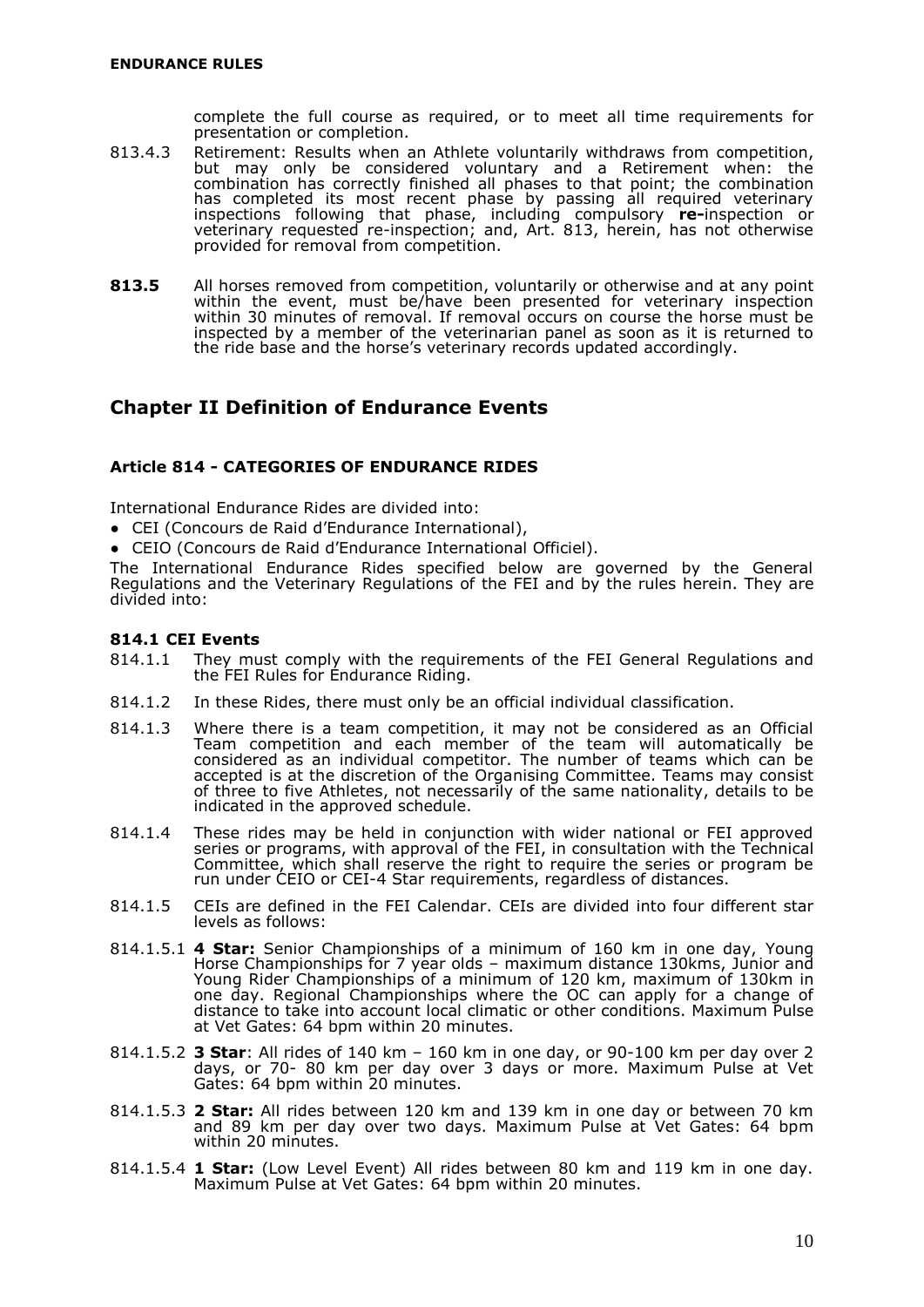- 814.1.5.5 At the Final Inspection, the Maximum Pulse shall be 64 bpm within 30 minutes.
- 814.1.5.6 To compete in any FEI sanctioned event all Athletes and horses must be registered with the FEI as per FEI General Regulations.
- 814.1.6 The FEI may create special categories of rides and apply specific CEI Star system requirements for officials and eligibility to participate, regardless of distance for emerging programs in developing nations or regions or for purposes of research into future needs for changes to these Rules, including alteration of weight divisions or special categories or divisions within competitions. In such cases, there will be requests made for ongoing input from NFs and the FEI Veterinary Committee.
- 814.1.7 The FEI will determine, in consultation with the FEI Technical Committee, OC and applicable NFs what Star system requirements to apply to World Cup rides or finals, as well as to national, regional, continental or world series of rides or multiple ride cup programs.
- 814.1.8 The pulse criteria may be reduced during the ride if, in the opinion of the President of the Vet Commission in consultation with the FVD, the President of the Ground Jury and the TD they believe there is a danger to the safety of the horses.

#### **814.2 CEIOs**

- 814.2.1 CEIOs must comply with the requirements laid down in the General Regulations and the Rules for Endurance Riding.
- 814.2.2 At a CEIO, there must be an individual and a team classification. Each nation may enter only one team. A minimum of three teams is necessary for the team competition to be considered as an official team competition. Each team must be composed of a minimum of three combinations. The three best results will be considered for the final classification. In the event that less than three members of a team are classified, such a team shall not be eligible to be placed as a classified Team, even if it leaves medal or award places vacant.

#### **814.3 Regional Games**

Endurance Rides at the Regional Games must comply with the requirements laid down by the various IOC affiliated Regional Games Associations, as well these Rules and the FEI GRs.

#### <span id="page-12-0"></span>**Article 815 - ELIGIBILITY**

**815.1** Any person from the year in which he/she reaches his/her 14<sup>th</sup> birthday and who is duly authorised by his/her National Federation is eligible to take part in all Endurance Rides (CEIs, CEIOs and Championships - Senior and Junior/Young Rider).

**815.2** Horses:

- 815.2.1 Horses must be at least 5 years old to qualify as Novices.
- 815.2.2 For CEIs 1-Star through 2-Star competitions horses must be at least 6 years old to participate.
- 815.2.3 For 3-Stars competitions horses must be at least 7 years old to participate.
- 815.2.4 For 4-Stars, CEIOs and Championships (excluding Young Horse Championships where the minimum age must be 7years) horses must be at least 8 years of age.
- 815.2.5 Mares obviously in advanced pregnancies, meaning over 120 days, or with foal at foot cannot be entered in any CEI event.
- 815.2.6 All ages are determined as of the date of the event for which eligibility to participate is sought, and must be confirmed either through reliable registrations or written veterinary opinion, which may be recorded within Passports. Northern Hemisphere horses are deemed to have their birthday on the  $1^{st}$  January and Southern Hemisphere horses on the  $1^{st}$  August.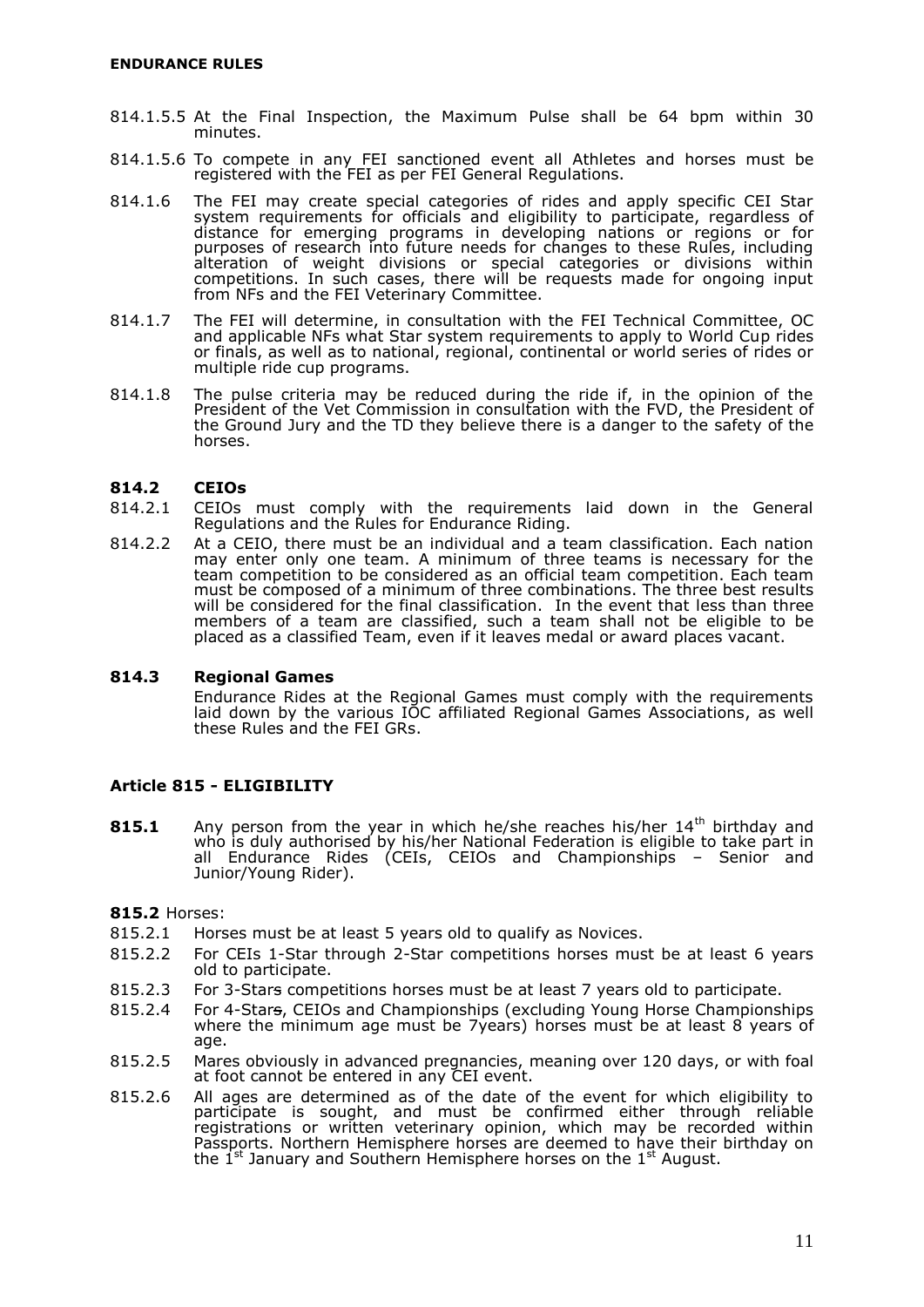- **815.3** Mandatory Rest for Horses:
- 815.3.1 After competing in a CEI events, a horse must be given a mandatory minimum rest period, as defined, before it is again eligible to participate in a National or FEI competition (Rest Period commences at Midnight on the day that the ride finishes as denoted by the maximum ride time allowed and finishes at Midnight, the day before published ride start time):

| Distance completed                                                    | start – 40 km    | 5 days (retirement only) |  |
|-----------------------------------------------------------------------|------------------|--------------------------|--|
|                                                                       | start – 80 km    | 12 days                  |  |
|                                                                       | Over 80 - 120 km | 19 days                  |  |
|                                                                       | Over 120 km      | 26 days                  |  |
| $Co2$ atticles $O1E 22$ and $O1E 24$ for outpanded mondators rest new |                  |                          |  |

See articles 815.3.3 and 815.2.4 for extended mandatory rest periods following immediate invasive treatment.

- 815.3.2 Invasive treatment is defined as: Any treatment of a horse which involves the puncture or incision of the skin or insertion of any instrument or foreign material into the body is considered invasive. Exceptions to the rule would be the administration of oral electrolytes or acupuncture. Any metabolic condition diagnosed in a horse that has Failed to Qualify that left untreated would compromise or threaten the welfare of the
- 815.3.3 If a horse has Failed to Qualify for metabolic reasons which require immediate invasive treatment at any CEI events it must be given a mandatory rest period of 60 days before it is again eligible to participate in a CEI event.

horse would be considered a condition requiring invasive treatment.

- 815.3.4 If a horse has Failed to Qualify for metabolic reasons which require immediate invasive treatment at any 2 consecutive CEI events or twice within any 3 month period, it must be given a mandatory rest period of 90 days before it is again eligible to participate in a CEI event.
- 815.3.5 It is the responsibility of the FVD and the Treatment Veterinarian to review, on a case by case basis, the treated horses at the end of an event and classify each case as that is immediate invasive treatment, incurring mandatory rest or Authorised Treatment.
- 815.3.6 The FEI in consultation with the FEI Technical Committee and FEI Veterinary Department may decide to create a supplementary schedule.

#### <span id="page-13-0"></span>**Article 816 - QUALIFICATION PROCEDURE & CERTIFICATES OF CAPABILITY (Please refer to Endurance Notes for Guidance for Transitional Arrangements)**

- **816.1** Novice Qualifying: To be administered by each NF.
- 816.1.1 Horses and Athletes must, though not necessarily as a combination:
- 816.1.1.1 Successfully complete 2 rides of distances between 40-79 km and 2 rides of between 80-90 km at speeds of 16 kph or under then
- 816.1.1.2 Successfully complete 1 rides of a distance between 80-90 km at open speed.
- 816.1.2 Athletes and Horses must complete the requirements of this qualifying phase all within the 24 month period and no shorter than 12 months, immediately prior to taking part in an FEI competition.
- **816.2** CEI Star Qualifying: To be determined according to FEI records and database, and attested to by each NF.
- *816.2.1* All horses and Athletes must have successfully completed Novice Qualifying to be eligible for CEI Star Qualifying.
- 816.2.2 Horses and Athletes, not necessarily as a combination must successfully complete FEI competitions to progress through the Star system, beginning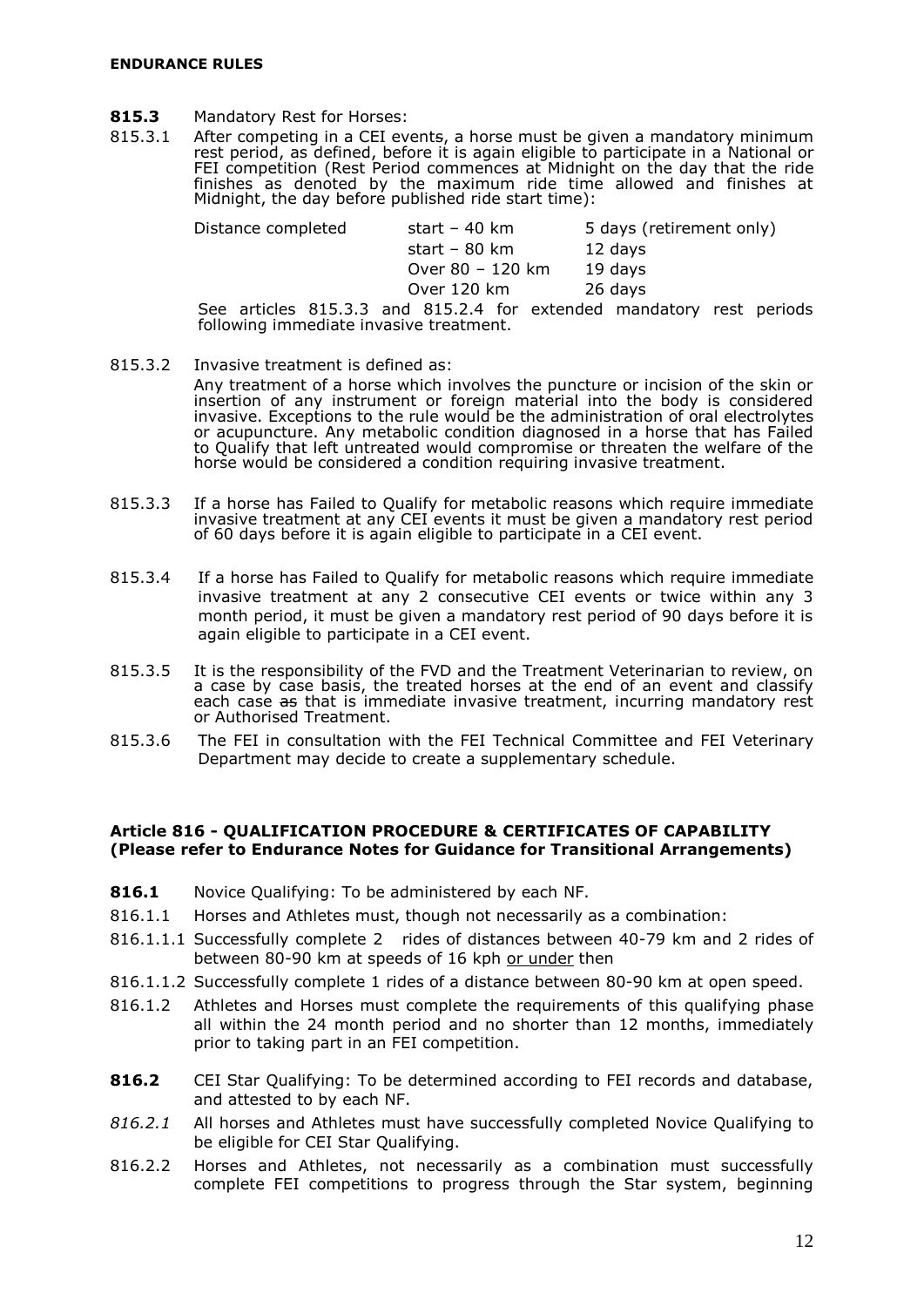with a successful completion at the 1-Star level, thereby qualifying to move up through each Star category as defined in Art 814.

- 816.2.3 Star System Qualification for Athletes to 3\* level will be for life.
- 816.2.4 Star System Qualification for Horses shall be valid for a period of 24 months. Should a horse fail to complete an event at the next level for which it has qualified within that period it will need to re qualify for its existing level again before progressing further.

#### **816.3 4\* Championships:**

## **Junior/Young Riders**

#### **Horses:**

- 816.3.1 Horses must have graduated through the qualifying processes outlined above for Novice and CEI-Star qualifying up to, and including, the distance of the event for which a Certificate of Capability is sought.
- 816.3.2 Horses must have successfully completed at least 2 CEI 2\* events or higher.
- **816.3.3** Of these 2 CEI events, at least one must be no less than 14 kph, and the same, or higher distance and time frame as the 4-Star Championship and achieved no earlier than 24 months prior to, no later than the close of nominated entries for Championship and/or 60 days prior to the event, which ever comes first. This one ride must be in combination with the nominated Athlete unless that Athlete is a J/YR Elite Endurance Athlete. In such cases the horse can be ridden by any other applicable J/YR Athlete.

#### **Athletes:**

- 816.3.4 To achieve J/YR Elite Athlete status, Athletes must have successfully completed a minimum of ten CEI 2\* 120km events or higher. To maintain J/YR Elite Athlete status, Athletes must successfully complete at least one CEI 120 km or higher within every successive 24 months.
- 816.3.5 Athletes who receive any form of a suspension as defined under the FEI General Regulations (Penalties) or have committed an offense under the FEI Equine Anti Doping and Control Medication regulations, will automatically lose their Elite Status and will be required to re-qualify again by completing ten CEI2\* events commencing either after the period of suspension or after the 'fast track' decision is finalised.
- 816.3.6 Athletes must have graduated through the qualifying processes outlined above for Novice and CEI-Star qualifying up to, and including, the distance of the event for which a Certificate of Capability is sought.
- 816.3.7 Athletes must have successfully completed at least 3 CEI  $2^*$  events or higher.
- 816.3.8 Of those 3 CEI events, one must be at the minimum speed no less than 14 kph, and the same, or higher distance and time frame as the  $4*$ Championship and achieved no earlier than 24 months prior to, no later than the close of nominated entries for Championship and/or 60 days prior to the event, which ever comes first. This one ride must be in combination with the nominated horse unless that Athlete is a J/YR Elite Endurance Athlete.

*Recording and Proof of Qualification:* Approved records must be provided for Rider/Horse results for eventual insertion into FEI Database/Passports as required. However, the ultimate responsibility for proof still remains with each NF.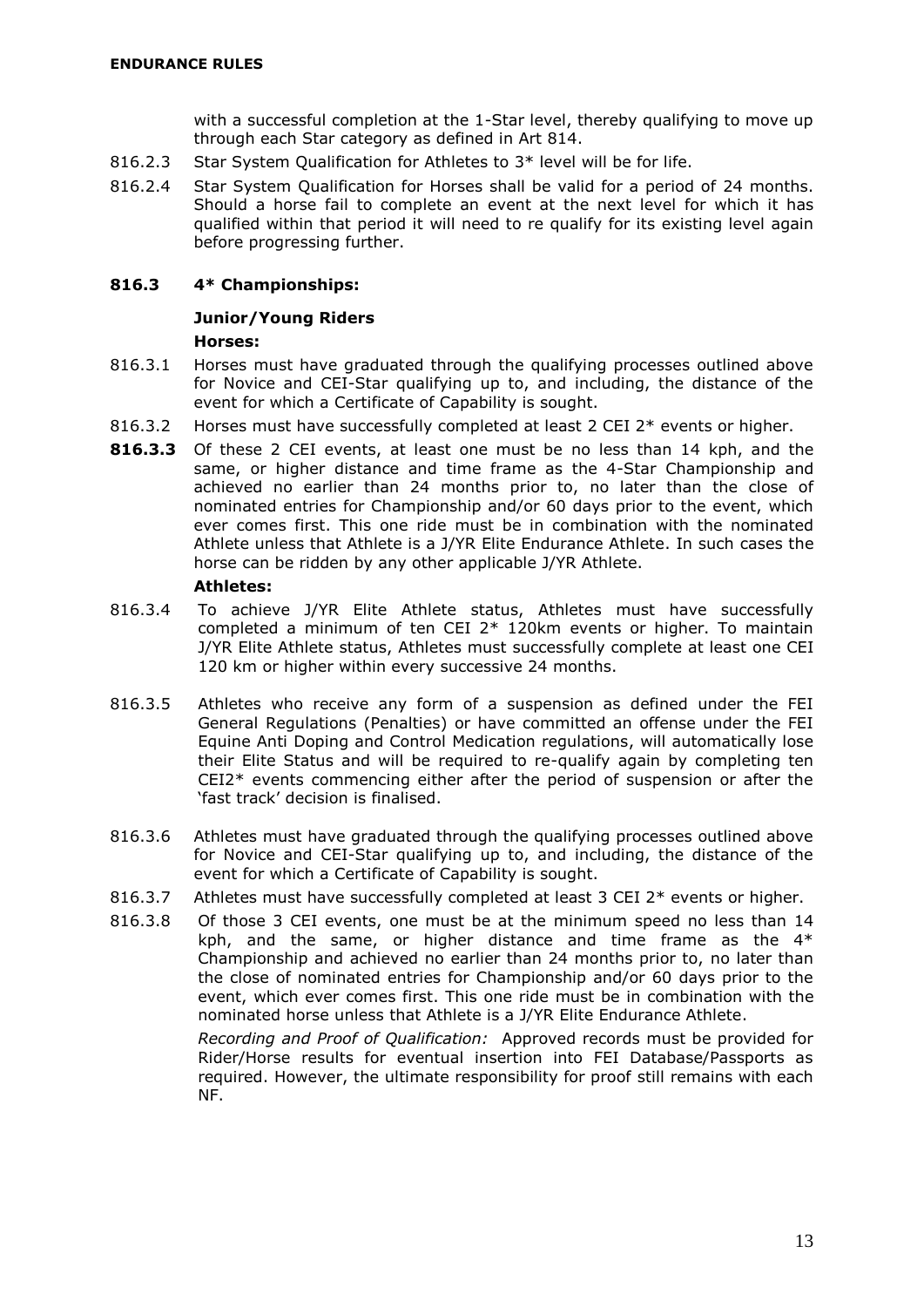#### **Seniors**

#### **Horses:**

- 816.3.9 Horses must have graduated through the qualifying processes outlined above for Novice and CEI-Star qualifying up to, and including, the distance of the event for which a Certificate of Capability is sought.
- 816.3.10 Horses must have successfully completed at least 3 CEI 2\* events or higher.
- 816.3.11 Of these 3 CEI events, at least one must be at the<sub>r</sub> minimum speed of 14 kph, and the same distance and time frame as the 4-Star Championship and achieved no earlier than 24 months prior to, no later than the close of nominated entries for Championship and/or 60 days prior to the event, which ever comes first. This one ride must be in combination with the nominated Athlete unless that Athlete is a Senior Elite Endurance Athlete. In such cases**,** the horse can be ridden by any other applicable Athlete.

#### **Athletes:**

- 816.3.12 To achieve Senior Elite Athlete status, Athletes must have successfully completed a minimum of ten CEI 3\* 160km events or higher. To maintain Senior Elite Athlete status, Athletes must successfully complete at least one CEI3\* 160 km within every successive 24 months.
- 816.3.13 Riders who receive any form of a suspension as defined under the FEI General Regulations (Penalties) or have committed an offense under the FEI Equine Anti Doping and Control Medication regulations, will automatically lose their Elite Status and will be required to re-qualify again by completing ten  $CEI3*$ events commencing either after the period of suspension or after the 'fast track' decision is finalised.
- 816.3.14 Athletes must have graduated through the qualifying processes outlined above for Novice and CEI-Star qualifying up to, and including, the distance of the event for which a Certificate of Capability is sought.
- 816.3.15 Athletes must have successfully completed at least 5 CEI  $2^*$  events or higher.
- 816.3.16 Of those 5 CEI events, one must be at the minimum speed of 14 kph and the same distance, weight and time frame as the 4\* Championship, achieved no earlier than 24 months prior to, no later than the close of nominated entries for Championship and/or 60 days prior to the event, which ever comes first. This one ride must be in combination with the nominated horse unless that Athlete is a Senior Elite Endurance Athlete.

*Recording and Proof of Qualification:* Approved records must be provided for Rider/Horse results for eventual insertion into FEI Database/Passports as required. However, the ultimate responsibility for proof still remains with each NF.

### <span id="page-15-0"></span>**Article 817 – INVITATIONS**

#### **817.1 CEIs**

The number of Officials and Athletes whether competing as individuals or as members of an unofficial team, to whom hospitality will be extended is at the discretion of the Organising Committee. The number of Athletes which can be accepted will be stated in the official invitation to National Federations.

#### **817.2 CEIOs, Championships and World Equestrian Games**

Five Athletes and seven horses, a non-riding Chef d'Equipe and a Veterinary Surgeon as Team Veterinarian must be included in the official invitation to the National Federation(s) concerned.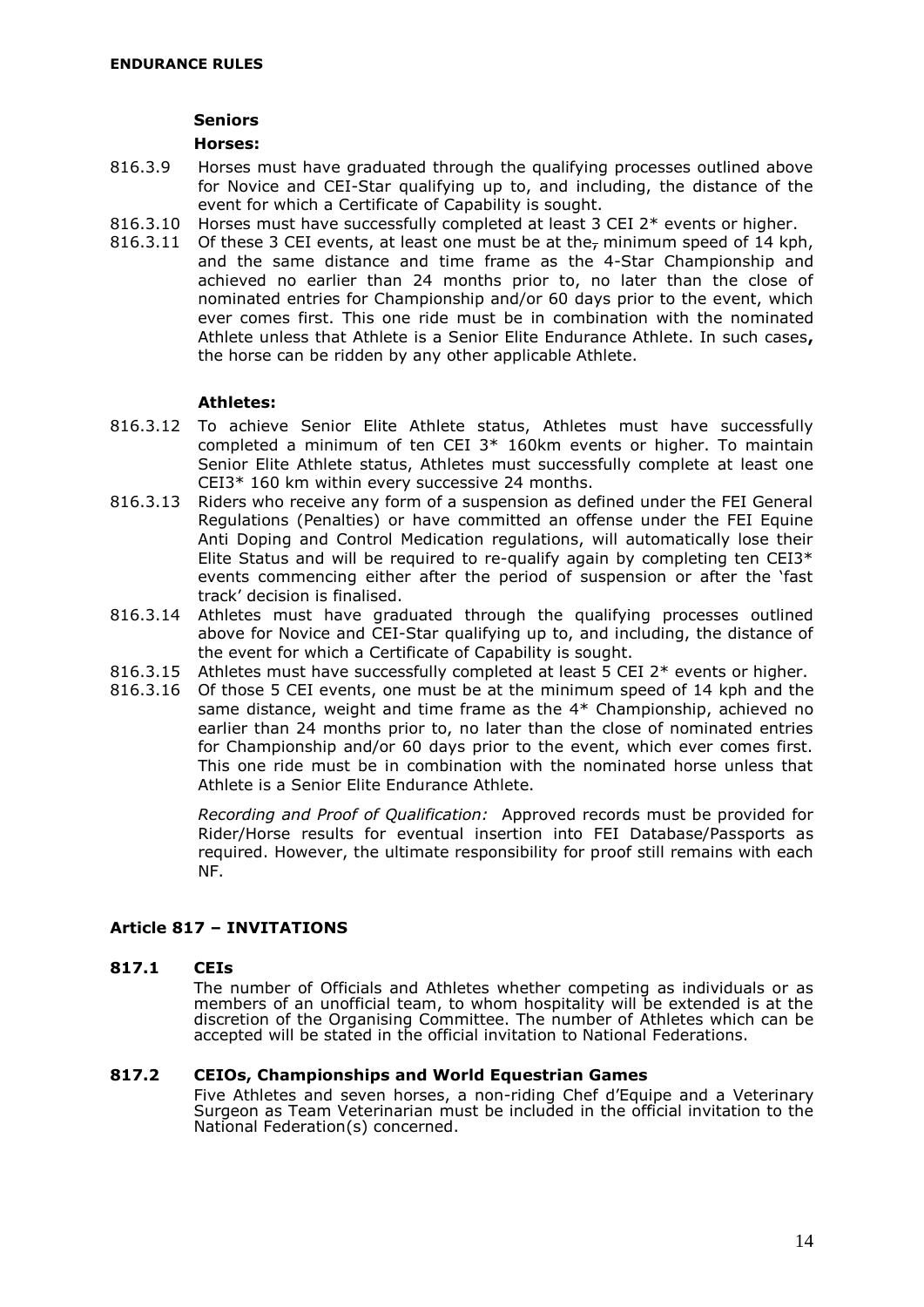#### **817.3 Grooms**

The Organising Committee of a CEI, CEIO, and Championship must accept two grooms per horse.

#### **817.4 Teams and Individuals**

- 817.4.1 Teams: If an NF starts three or more combinations all results are available to establish their Team result and are also eligible for individual classification and placing/awards. Only the highest placed three members shall count as the Team for classification and to receive a team medal.
- 817.4.2 Individuals: If an NF starts fewer than 3 combinations they shall only be eligible for individual classification and placing/awards, but not as a Team.
- 817.4.3 With regard to the number of teams required for Championships, Art. 108 of the General Regulations applies.

#### **817.5 Expenses & Privileges**

The Organising Committee of World and Continental Championships may accept responsibility for meeting the travelling and living expenses of Athletes, horses, grooms and team official**s** (Chefs d'Equipe and Veterinarians) to be invited according to the rules from the day before the First Horse Inspection until the day after the end of the Championships. This must be published in the schedule.

The Organising Committee of World Equestrian Games must accept responsibility for meeting the living expenses of Athletes, horses, grooms and team officials (Chefs d'Equipe and Veterinarians) to be invited according to the rules from the day before the First Horse Inspection until the day after the end of the Championships. This must be published in the schedule.

#### <span id="page-16-0"></span>**Article 818 - ENTRIES**

- **818.1** The number of Horses that may be entered for an Event must be in accordance with the schedule.
- **818.2** All Athlete**s** invited or nominated for an International Event must be entered by their NFs. All foreign Athletes selected by their NFs must be accepted by the OC. OCs may not accept any other entries.
- **818.3** NFs may only enter Athletes for FEI World Championships who are qualified under conditions decided by the relevant Technical Committee and approved by the Bureau.
- **818.4** Under no circumstances may the OC limit the number of entries of eligible Athletes or teams for a FEI Championship.
- **818.5** Entries for FEI Championships must be made following the compulsory three phases outlined under paragraph 818.5.1, 818.5.2 and 818.5.3 below.
- 818.5.1 Entries in principle must reach the OC at least eight weeks before the Event is due to begin. Entry in principle means that an NF has the definite intention of sending Athletes to participate in the Event. It must state whether the intention is to send only individuals, only a team or a team and individuals.
- 818.5.2 Nominated entries must reach the OC at least four weeks before the Event and must include a list of the names of Athletes and Horses from which the Definite Entries and any substitutions will be chosen and state the number of Athletes and Horses which the NF intends to send. The number of nominated entries of Athletes and Horses must not exceed twice the number invited in the Schedule. Once the nominated entries have been sent in, NFs may send fewer Athletes and/or Horses but never more than the number of nominated entries. NFs which are not represented after having made nominated entries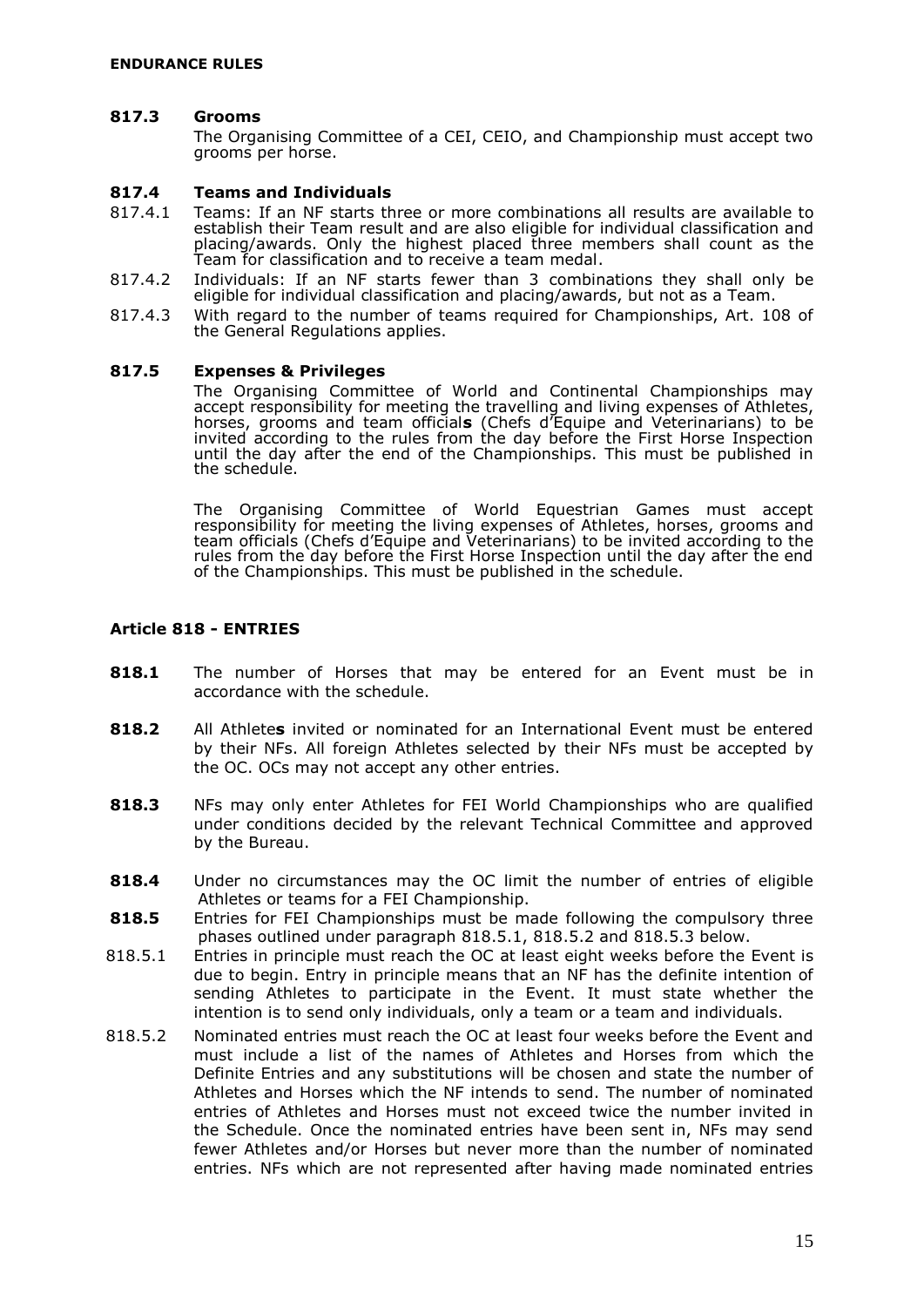and whose excuse is not acceptable to the OC shall be reported by the OC to the Secretary General for consideration of their excuse by the FEI Tribunal.

- 818.5.3 Definite entries must reach the OC at the latest four days preceding the beginning of the Event. These represent the final selection of Athletes and Horses that will travel to the Event. The Definite Entries may not exceed the number listed and must be chosen from the list of names on the Nominated Entries. After the Definite Entries have been sent in, substitutions of Horses and/or Athletes may only be made with the express permission of the OC.
- **818.6** Entry forms for Horses must include the name/names, breed, sex, age, colour, country of birth, present nationality and passport number and, where appropriate, qualifications.
- **818.7** Should an NF send more Athletes and/or Horses than shown in the Nominated Entry the OC is not obliged to accommodate them or to allow them to participate in that Event.
- **818.8** At an Event, an Athlete may withdraw any or all his/her Horses from a Competition, but he/she may not add a Horse not previously entered for that Competition without the Approval of the OC and the Ground Jury.
- **818.9** Where an NF has made a nominated entry of a team and finds that it will be unable to send a team, it must immediately inform the OC.
- **818.10** Teams or individual Athletes who have been definitely entered by their NFs at any Event and fail to take part without valid excuse must be reported by the Foreign Judge/Technical Delegate to the Secretary General for consideration by the FEI Tribunal. Competing at another Event staged at the same time does not constitute a valid excuse for failure to participate at an Event.
- **818.11** An NF cannot make definite entries for the same Athlete/Horse combinations to more than one OC on penalty of disqualification of such competitor/Horse combinations from the Event where they eventually participate.
- **818.12** Withdrawals after the date of definite entries or no-shows will be liable to reimburse the OC for the financial loss incurred by the OC (i.e. stabling and hotel Expenses) as a result of late withdrawal or no-show.
- **818.13** No Athlete may actually compete with more than one horse in any Endurance Ride.
- **818.14** At Championships, as many reserve horses as allowed by the Organising Committee may travel to the event. However, all such reserve horses must be on the Nominated Entries list.

#### <span id="page-17-0"></span>**Article 819 - DECLARATION OF STARTERS**

#### **CEI 1\*, 2\*, 3\***

**819.1** Athletes may each bring one spare horse to the competition, subject to the ability of the OC to accommodate them (this must be clearly indicated on the FEI approved schedule). These spare horses must be duly entered in the competition under the Athlete's name and a second entry fee, to be determined by the OC, paid by the Athlete.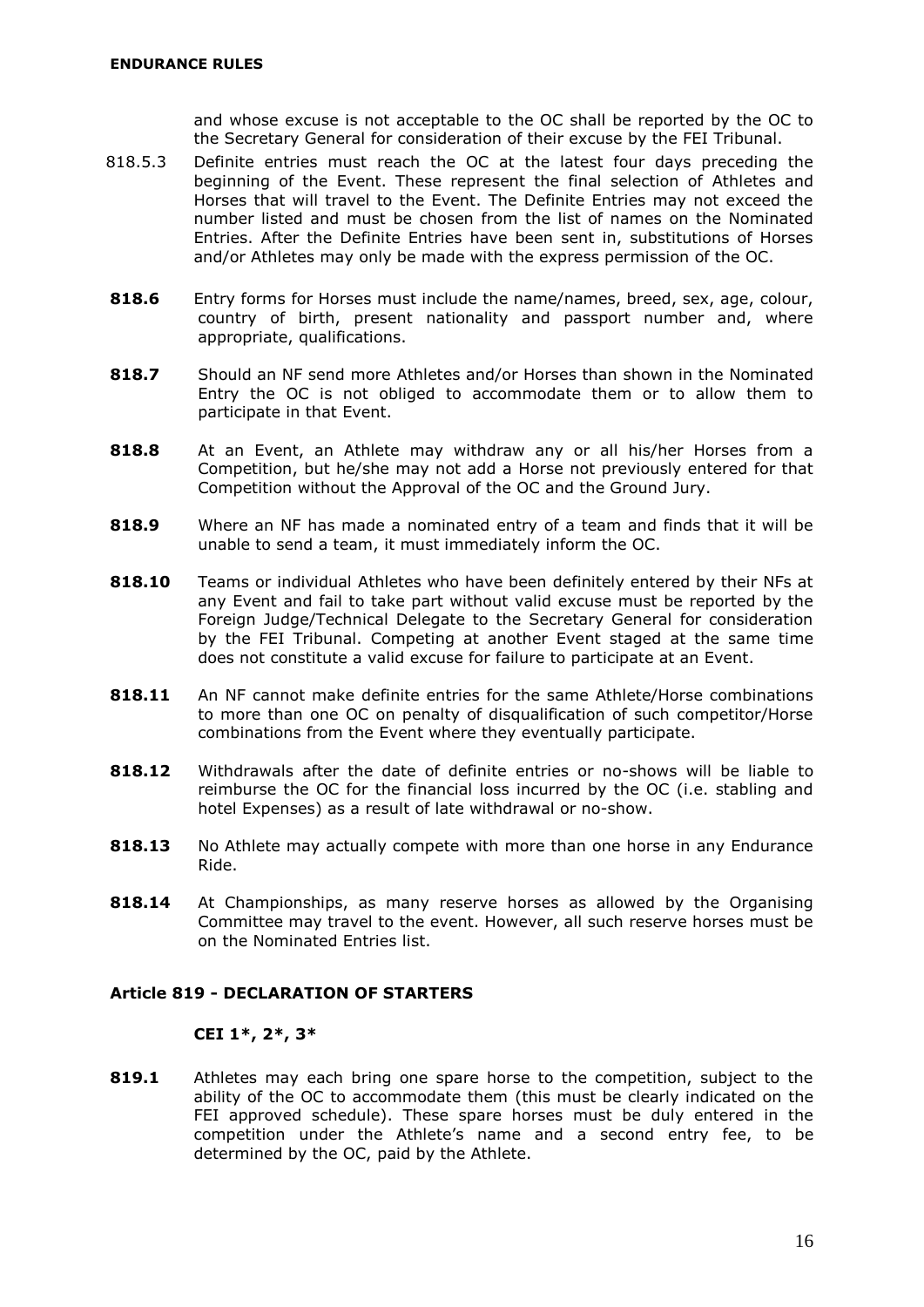- 819.1.1 Athletes may trot up both horses who are duly entered under their name at the First Inspection. Should a horse be entered by more than one Athlete for a competition it will only be required to trot up once.
- 819.1.2 Immediately following the inspection of their horses, each Athlete must declare to the Ground Jury which of the horses, entered under their name, he/she will ride.
- 819.1.3 Each Athlete is responsible to ensure the proper supervision, care and feeding of any spare unused horse during the course of the Athlete's absence on event day.

#### **819.2 CEIO and CHAMPIONSHIPS**

Each NF may send horses up to the maximum shown in the schedule from the list of Definite Entries and subject to the ability of the OC to accommodate them

- 819.2.1 The Chefs d'Equipe must declare in writing to the Secretariat of the Organisers the names of the Athletes and of the horses allocated to the Athletes definitively starting, chosen from those included on the official entry forms. Declaration of starters by the Chef d'Equipe or his/her representative will take place within one to three hours after the first inspection of the horses, at the previously announced discretion of the PGJ.
- 819.2.2 Each Chef d'Equipe and/or Person Responsible is responsible to ensure the proper supervision, care and feeding of any spare/unused horses on event day.
- **819.3** Substitutions:
- 819.3.1 Substitutions after Definite Entries: After the Definite Entries have been sent in, substitution of horses and/or Athletes from their country's own list of Nominated Entries (if any) may only be made with the written permission of the NF and the OC, such consent not to be unreasonably withheld. All substituted horses and/or Athletes to be correctly qualified as per Art 816.3.
- 819.3.2 Substitutions in Case of Accident or Illness: In case of an accident or illness of a Athlete or a horse, occurring between the declaration of starters and the start of the competition, where such accident or illness makes it impossible for that Athlete or horse to take part in the competition; substitutions can be made up to 2 hours before the start of the competition. The following conditions must be met; 1) a certificate of the condition from an officially recognised physician for the Athlete, and from a veterinary surgeon/Team Veterinarian for the horse, and 2) permission of the President of the Ground Jury.
- 819.3.3 An Athlete or a horse, either or both, can only be replaced by another Athlete or horse or by Athlete/horse combination taken from those who have been duly entered and have successfully passed the First Horse Inspection.
- <span id="page-18-0"></span>819.3.4 At any Championship or any other CEI 4-Star ride horses can only be substituted by the Athlete's National Federation with horses that have been included on that National Federation's Nominated Entries list and that are qualified according to Art. 818.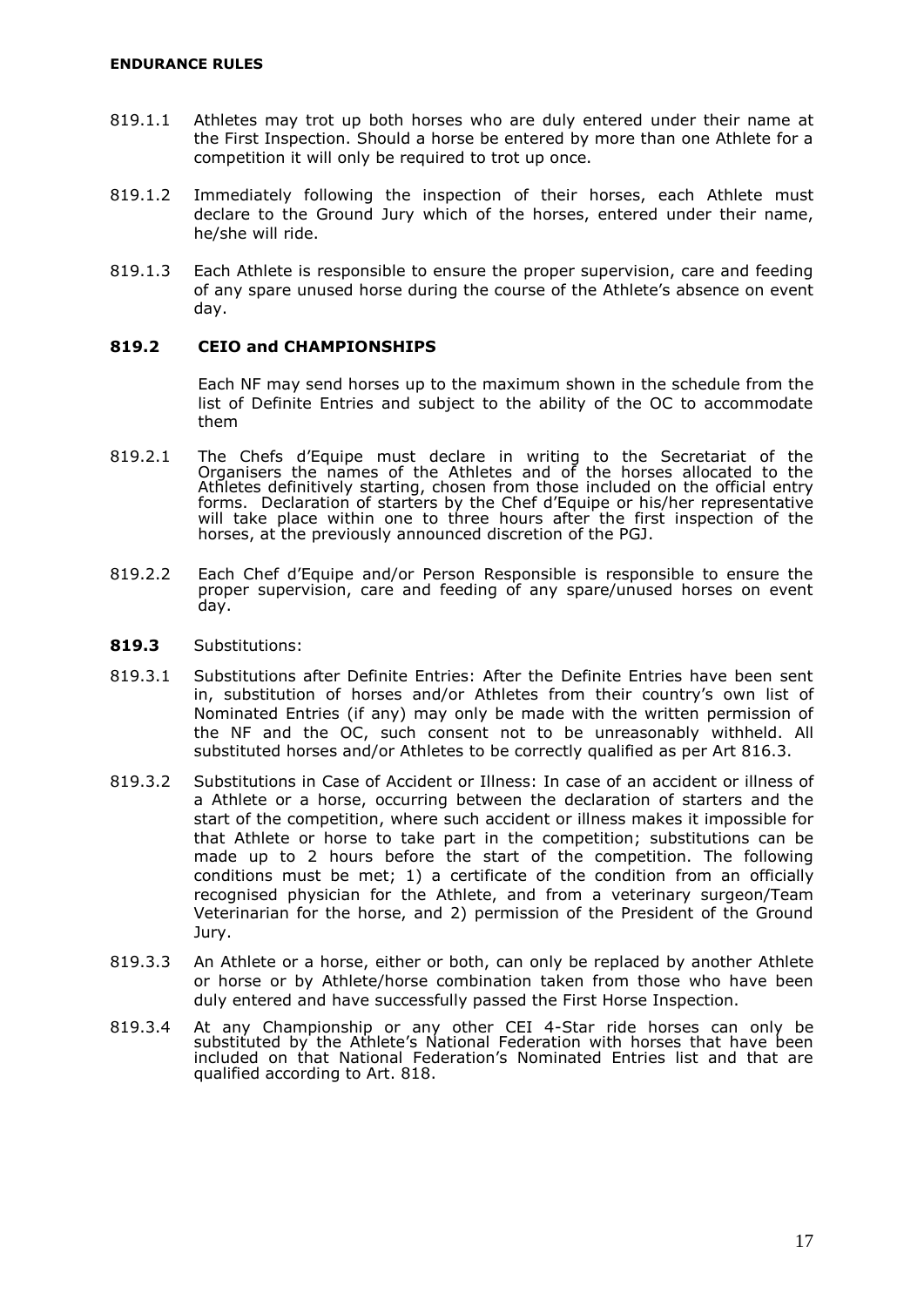## **Chapter III Inspections, Examinations, Control of Medication**

#### <span id="page-19-0"></span>**Article 820 - VETERINARY CONTROL**

- **820.1** The Veterinary Commission has absolute control on all matters concerning horse welfare.
- **820.2** The FEI Veterinary Regulations apply to all International Endurance Rides.
- **820.3** The series of examinations and inspections required by these Rules are established in the interest of the health, safety and welfare of the horse in the competition.
- **820.4** The decision of the Ground Jury taken on the direct advice of the Official Veterinarians is final and there can be no appeal against them. However, the Ground Jury is obliged in all cases to provide the reasons for the elimination of any horses.
- **820.5** Should an entered horse die for any reason during the period between the first inspection and the final inspection, the Foreign Veterinary Delegate will assist the Ground Jury to write a report on the circumstances to the National Federation of the country in which the Ride is taking place, which shall be filed with the FEI Veterinary Committee for review of circumstances.
- **820.6** Should a horse that has competed die for any reason within a set period of time (see FEI Veterinary Regulations) following a Championship event, the NF of the horse must provide a written report of same to the FEI Veterinary Committee for review of circumstances.
- **820.7** Only Athletes whose horses have passed all the inspections and examinations are entitled to be classified in the final list of results.
- **820.8** After each FEI Endurance event detail of a horse's, completed distance to the nearest vet gate, grounds for non classification (metabolic, lameness or both), treatments at the venue, referral for hospitalisation, mandatory rest periods and any other comments necessary to protect the horse's future competition safety and welfare deemed necessary by the veterinary commission must be recorded either in the horse's passport or National Federation Log Book. Only the Veterinary Delegate, President of the Ground Jury and Appeal Committee can make entries in the official record.
- **820.9** All the relevant information required at the inspections and examinations must be recorded on an individual veterinary record for each Combination and must, in principle, be available at all subsequent inspections and examinations. Such records being produced electronically (with back up) or by hard copy. Athletes are entitled to see and copy the record referring to their horses immediately after the inspection or examination. Veterinary cards may be retained by the Organising Committee. Veterinary cards in respect of horses that have received immediate invasive treatment must be sent to the FEI by the event Foreign Vet Delegate together with details of such treatment provided.
- **820.10** The arrival time into the Vet Gate must be recorded and the horse must be presented within the presentation time according to these Rules and as confirmed in the schedule to the Veterinary Commission for inspection.

The compulsory halts are operated by establishing a vet gate with an inspection area that the Athletes/grooms enter with the horse when they decide that the horse is ready to pass the veterinary inspection. When Athletes/grooms have entered the inspection area, they must proceed with the horse directly to the nominated vet at a reasonable pace showing constant forward motion. No more than three people can accompany an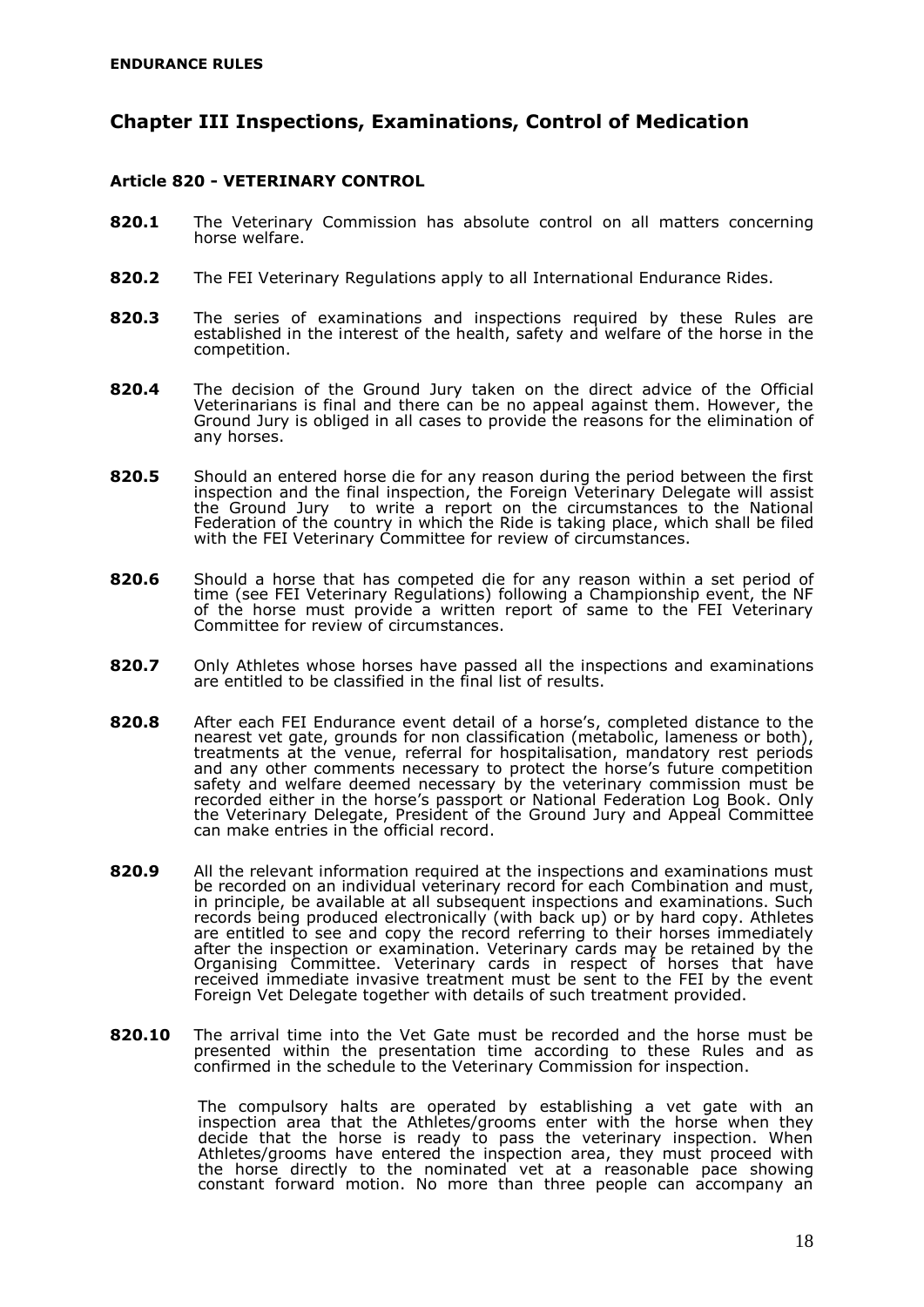individual horse within the inspection area, and that number may be further limited by Schedule or pre-announced decision of the GJ. Additionally, at Championships and CEIOs, the Team Veterinarian and the Chef D'Equipe have access to the vet gate during the competition and must report their presence to the PGJ

- **820.11** During this period, the horse may be inspected more than once if the Veterinary Commission or Ground Jury so decides. However, before the scheduled presentation time has elapsed, the horse must demonstrate its fitness to continue which is assessed upon three criteria: heart rate recovery, metabolic stability and gait.
- **820.12** These inspections for heart rate recovery, metabolic stability and soundness must be conducted at the same time and the horse must meet the minimum criteria for the Star level of the event. If there is any alteration to how the inspections will be conducted, that must be announced prior to the competition by the GJ or published in the Schedule.
- **820.13** Once a horse has successfully met the required heart rate parameters its timed hold, starting from the moment the horse was presented to the Veterinary Commission, continues for the stated period. During the timed hold, all the other aspects of the inspection, including trotting the horse, will be carried out.
- **820.14** The Technical Delegate or the Ground Jury together with the Veterinary Commission can decide to modify the length of timed holds according to extreme weather conditions or other exceptional circumstances. Modifications must be announced to all Athletes and/or Chefs d'Equipe before the start of the phase concerned.
- **820.15** The Organising Committee, the TD, the President of the Veterinary Commission, the Foreign Vet Delegate and the PGJ are required to provide for appropriate aftercare and veterinary treatment controls including arrangements with an equine referral facility with surgical capabilities. For CEI 4 Star events and Championships, triage and emergency treatment facilities must be provided on site. Such arrangements must be clearly written in the Schedule and approved by the Technical Delegate prior to the First Examination. After the First Examination, the President of the Veterinary Commission and Foreign Vet Delegate in consultation with the Ground Jury may recommend changes in the treatment arrangements including the placement of members of the veterinary commission, or scheduling of their availability, for help in the treatment/aftercare area. Such arrangements must identify the treatment veterinarian(s) and the treatment group must include a veterinarian licensed to practice veterinary medicine in that geographical location.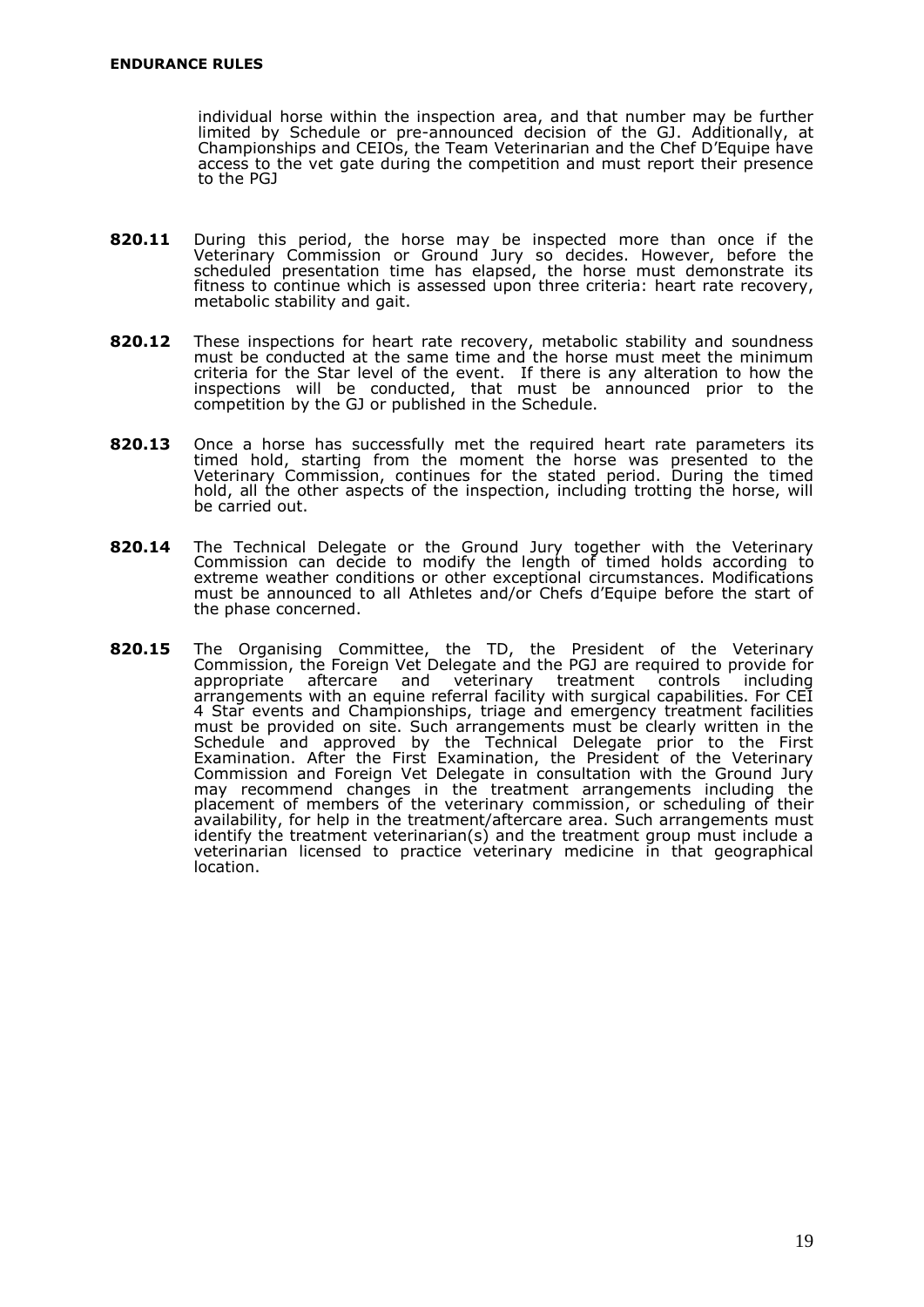#### <span id="page-21-0"></span>**Article 821 - VETERINARY INSPECTIONS AND EXAMINATIONS OF HORSES**

#### **821.1 Veterinary Examination**

- 821.1.1 The first examination shall take place as soon as possible after the arrival of the horses at the stables of the Ride and definitely before the horses are released to their assigned stables.
- 821.1.2 It should performed by an official veterinarian appointed by the Organising Committee and, if not available, by a Veterinary Surgeon of the host country. The PGJ and the FVD should be present whenever possible.
- 821.1.3 The aim is first to establish the horses' identity (passports, registration documents, etc.) and second, to establish the general health of the horse, and in particular, to identify any contagious conditions. Doubtful cases should be reported to the Foreign Veterinary Delegate or Ground Jury on arrival, but in any case not later than one hour before the first inspection.
- 821.1.4 At CEIs, these examinations can be coupled with the first inspection.
- 821.1.5 At CEIOs and Championships, these examinations must occur separately and far enough in advance to allow for quarantine of compromised horses and their travelling partners until health questions or concerns are satisfied. That also means the OC must provide adequate quarantine facilities for those purposes.

#### **821.2 Horse Inspections:**

- 821.2.1 First Inspection: In principle, it should take place on the day preceding the start of the competition and is performed by the Veterinary Commission, together with the Ground Jury. It will be conducted according to the standards for all inspections, as outlined below, to include: Heart Rate, Respiratory System, General Condition and Metabolic Status, Gait Evaluation, Soreness, Lacerations, Wounds, Range of Motion and other matters and items which from time to time may be added to the Veterinary Card.
- 821.2.2 Inspections Generally: There are no differences between the Veterinarians responsibilities to evaluate a horse at all inspections. The same standards apply to judging fitness to continue both metabolically, heart rate and in terms of gait evaluation.
- 821.2.3 Inspection Decorum: The inspection areas should remain politely quiet in respect to Athletes and horses under the stresses of intense competition, and the GJ and Stewards are responsible to enforce that decorum. At the same time, Athletes and their crews or owners or Team Staffs are also responsible to respect the nature of what is occurring there, the inspection and evaluation of the ongoing health and fitness to continue of horses under stressful physical demands. As a result, no gamesmanship will be tolerated in terms of delaying or interfering with a fair presentation. From time to time, the FEI may provide a list of specifically prohibited behaviours under threat of disqualification or other disciplinary action. However, this list is not intended to be exhaustive and the good judgment of the GJ and Stewards shall be sacrosanct. (See Endurance Notes for Guidance)
- 821.2.4 Compulsory Re-Inspections: The Veterinary Commission, in consultation with the Ground Jury, will establish at which Vet Gates they will require horses to be presented for a compulsory re-inspection, no earlier than 15 minutes before that Athlete's scheduled departure time from that Vet Gate.
- 821.2.5 Requested Re-Inspections: The examining veterinarian may ask an Athlete to present their horse for re-inspection during its hold time and no earlier than 15 minutes prior to departure if after passing the horse, the veterinarian retains concerns about the horse's continuing stability. This rule is in place to provide the benefit of the doubt for the opportunity to continue to the horse.
- 821.2.6 Vet Gate Inspection: The first mandatory inspection of the horse at the end of each phase.
- 821.2.7 Heart Rate Re-Inspection: If during the Vet Gate Inspection the horse's heart rate is higher than the parameters defined for that Inspection the horse may be presented a second time within the time allowed as defined.
- 821.2.8 Heart Rates: Horses with abnormally high heart rates, or heart rates higher than the parameters defined in the schedule or as amended by the Ground Jury upon recommendation from the Veterinary Commission, will not be allowed to continue in the competition and will be deemed to have failed to qualify for the next phase. Any abnormal heart sounds must be recorded. For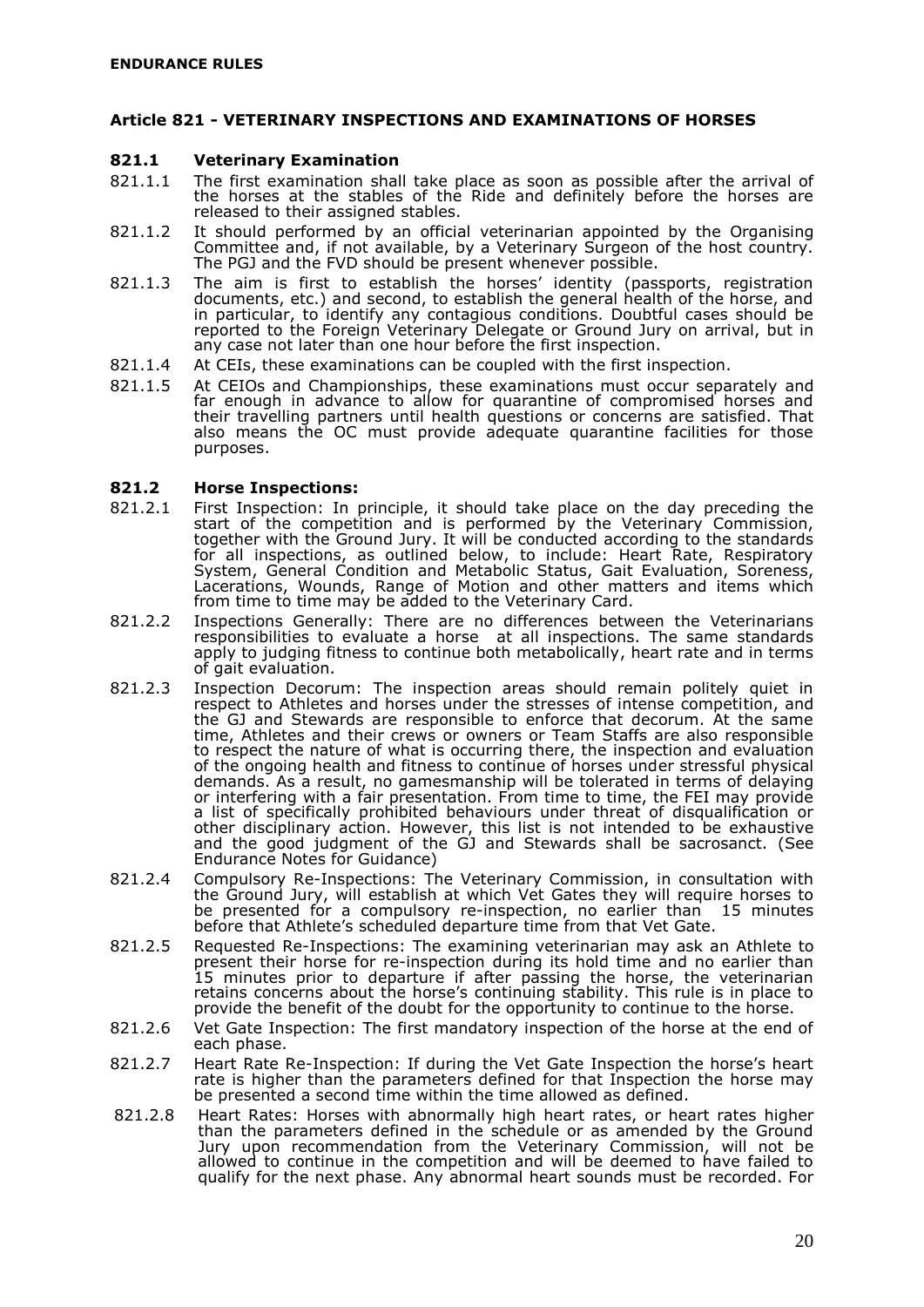a horse to fail to qualify for the next phase on heart rate a second veterinarian must immediately confirm that the horse's heart rate is above the parameter defined in the schedule.

- 821.2.9 Respiratory System: Abnormalities in rate or character of the breathing deemed by the Veterinary Commission to be of such a nature as to endanger the safety of the horse will be cause for failure to qualify for the next phase.
- 821.2.10 General Condition and Metabolic Status: Horses in a generally poor condition or with an abnormally high temperature will fail to qualify for the next phase.

Metabolic Status: The metabolic Status will be assessed by the examination and recording of those parameters that indicate the horses fitness to continue including (but not exclusive to) mucous membranes, capillary refill time, hydration, intestinal activity, demeanour and cardiac recovery index.

Failure to qualify for the next phase, for metabolic status, soft tissue injuries or other reasons will require a review by a three-vet panel who will, by secret individual vote for a pass or fail, communicate their vote directly to a member of the Ground Jury.

- 821.2.11 Irregularity of Gaits: At the first or the final inspection or any inspection during the course, a horse with an irregularity of gait; which must be consistently observable at trot, or an equivalent gait; and is observable through evaluation by trotting the horse on a loose lead in hand straight out and back, without prior flexion or deep palpation; which must be observed to cause pain, or threaten the immediate ability of the horse to safely perform athletically; will be removed from competition and will fail to have qualified for the next phase.
- 821.2.11.1 The inspection must be run on a flat firm surface.
- 821.2.11.2 If, after having once trotted the horse, the observing Veterinarian questions the horse's fitness to continue, the horse will be re-trotted by a three-vet panel. The vet panel review must be carried out under the observation of three veterinarians who will by secret individual vote opt for a pass or fail and communicate their vote directly to a member of the Ground Jury.
- 821.2.11.3 Any of the three veterinarians can call for a further trot up prior to voting if they so wish, giving the horse and Athlete the benefit of the doubt, and will communicate that request to the member of the Ground Jury present who will request the horse be trotted again. The ultimate decision based upon the majority vote from the three veterinarians, independent and without discussion, will then be final.
- 821.2.11.4 However, if the panel is still unable to conclude based upon 3 attempts (one by the original examining veterinarian and twice by the panel) that the horse is fit to continue, whether it is because of a presentation failure or according to veterinary criteria, the horse will be eliminated.
- 821.2.11.5 Any unusual feature about a horse's gait must be noted on the veterinary card of the horse, whether it is deemed grounds for elimination or not.
- 821.2.12 Soreness, Laceration and Wounds: Any evidence of soreness, lacerations and wounds in the mouth, on the limbs and on the body, including girth and saddle galls, must be recorded. If participation in or continuation of the competition is bound to seriously aggravate any such soreness, lacerations or wounds, the horse will not be allowed to continue.
- 821.2.13 Shoes and Feet: Horses may be ridden without shoes, but if shod they must be correctly shod and the shoes must be in a suitable condition for the competition. Horses which are shod at the first inspection may cross the finish line without one or more shoes. Equi-boots and pads are allowed. However, in all cases, the ongoing condition of the horse's feet and its adverse effect on the horse's immediate ability to perform athletically or which is observed to be causing the horse pain in proceeding shall mean the horse has failed to qualify for the next phase.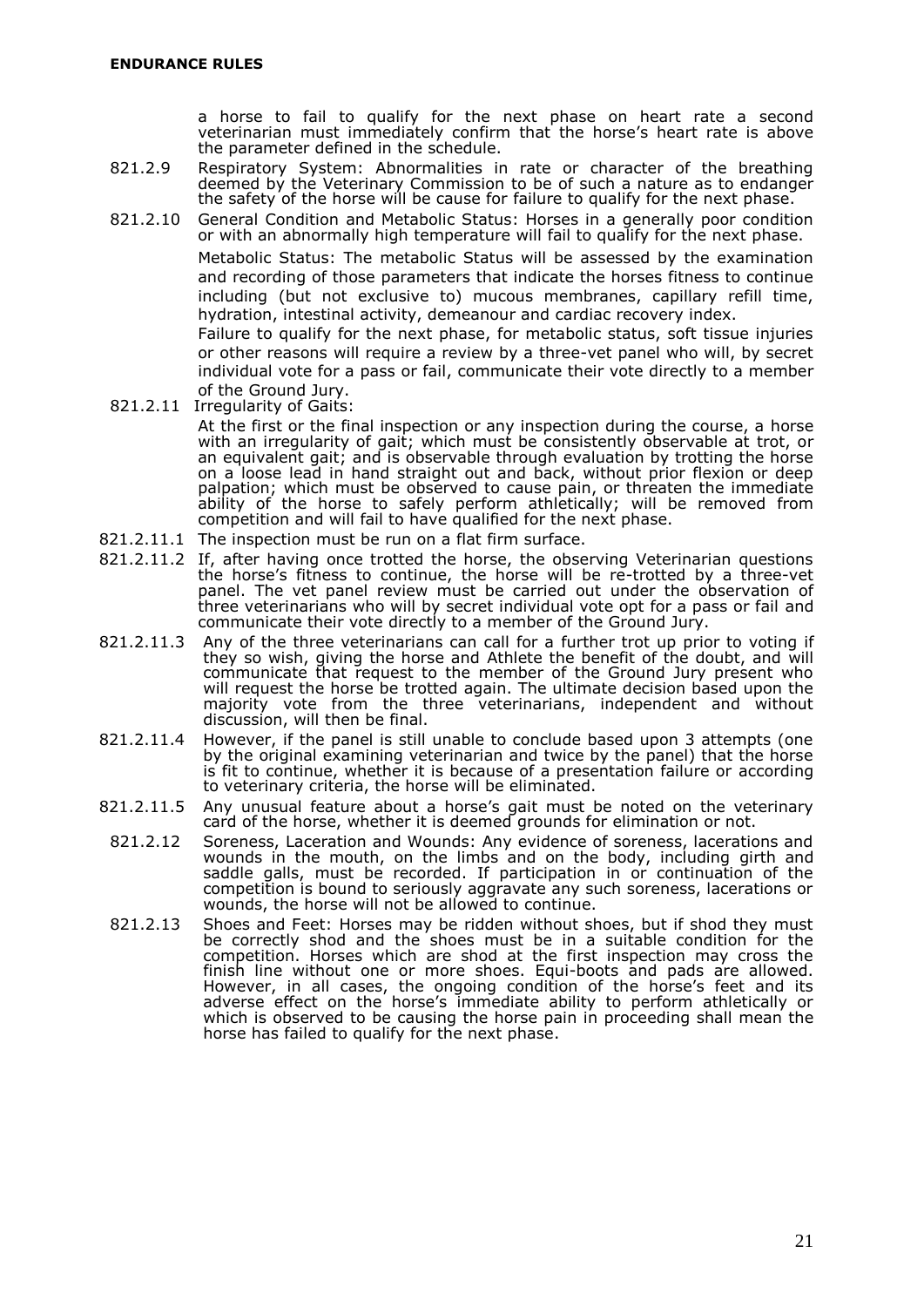#### **821.3 Individual Veterinary Cards**

The individual veterinary cards (vet cards) must be issued before the first inspection and be completed after each inspection.

#### **821.4 Final Inspection**

At the Final Inspection, the first trot-up of all horses must be in front of a panel of three members of the Veterinary Commission. A member of the panel may ask to see the horse trot only one more time before voting takes place.

At the Final Inspection which takes place after the horse crosses the finish line of the competition, there is only one presentation allowed and must be within the time allowed as defined.

- 821.4.1 To qualify for presentation to the veterinary commission at the final inspection the horse's heart rate must have attained 64 bpm or less within 30 min (or the parameters as detailed in the schedule) of crossing the finish line. Horses that do not meet these criteria will not be classified and must still be presented to the veterinary commission for inspection within 30 minutes after crossing the finish line.
- 821.4.2 In any case, pulse must be taken and registered on the vet card within the time limit shown in the schedule.
- 821.4.3 The Final Inspection is to determine whether the horse is still fit to continue, to be ridden after a normal rest period for another full phase and it will be performed in the same manner as previous inspections with the same control and criteria as the inspections during the course with the exception that only one opportunity to qualify for presentation is allowed. Each horse shall also be checked against its vet card.
- 821.4.4 At all Endurance Competitions of 160 km in one day or of an average of 100 km on 2 or more days, all competing horses must remain in the stable area of the Ride to stay under Veterinary supervision for a period of hours after the finishing time as established by the Veterinary Commission.

#### **821.5 Other Inspections**

Other inspections may be carried out by the Ground Jury or the official veterinarians on all or any horses selected at random at any time during the course of the competition.

#### <span id="page-23-0"></span>**Article 822 - BEST CONDITION AWARD**

- **822.1** The OC may organise a Best Condition Award at all FEI Endurance Events.
- **822.2** The purpose of this Award is to find the horse which is in the best condition having completed the event and been classified among the best horses (maximum the first ten horses).
- **822.3** A horse can only be entered in the Best Condition Award if it successfully completes the competition in a riding time which is within an additional percentage of the winning time, to be decided by the Ground Jury.
- **822.4** Horses which enter the Best Condition Award are deemed to be still in the competition until after the prize giving ceremony for the Best Condition Award.
- **822.5** Athletes are not obliged to enter their horse in the Best Condition Award.
- **822.6** The procedure laid down in the Endurance Notes for Guidance should be used to establish the Best Condition Award. All entrants in the Best Condition Award remain subjected to medication control.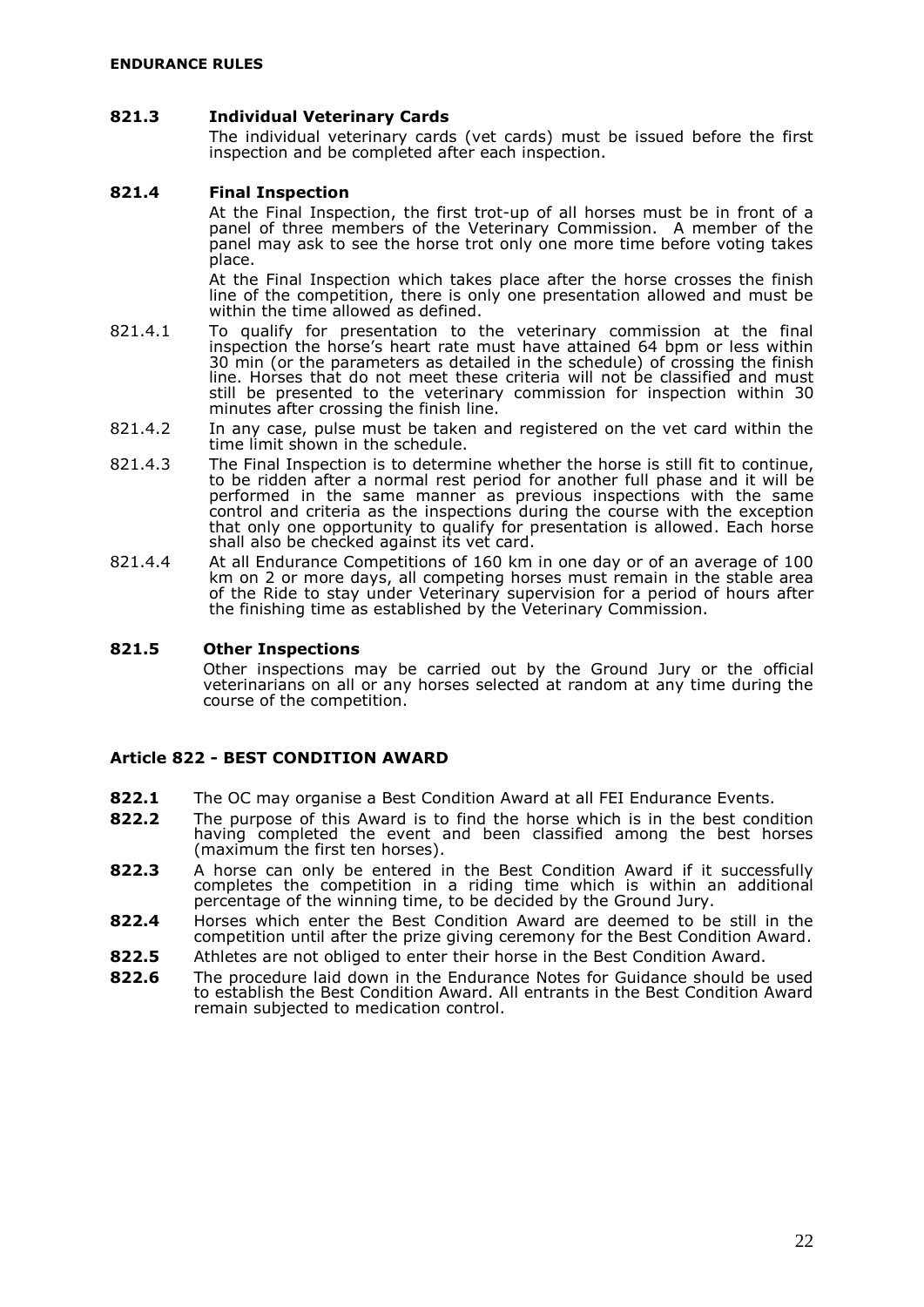#### <span id="page-24-0"></span>**Article 823 - VETERINARY TREATMENT DURING COMPETITION**

Veterinary treatment may not be administered to a horse during the competition without the written approval of the Veterinary Commission. Authorised treatment does not affect classification of the horse. (see FEI Veterinary Regulations)

### <span id="page-24-1"></span>**Chapter IV Officials for Endurance Events**

Criteria in respect of appointment, promotion and maintenance of status for all FEI Endurance Officials will be published regularly on the FEI web site in accordance with the published education and standards criteria.

#### <span id="page-24-2"></span>**Article 824 - DUTIES OF OFFICIALS**

#### **824.1 Ground Jury**

- 824.1.1 The Ground Jury will supervise all arrangements made by the Organising Committee for the judging, veterinary control and timekeeping of the Endurance competition.
- 824.1.2 The Organising Committee shall enlist the assistance of other officials, stewards and veterinarians, according to the number of entries, but the Ground Jury will remain in overall control of the competition.

#### **824.2 Technical Delegate/Course Designer**

- 824.2.1. The Technical Delegate must, in coordination with the FEI approved Course designer (if appointed) check and approve, in advance, the layout of the course. For  $1^*$ ,  $2^*$  and  $3^*$  events the Technical Delegate may also act as the Course Designer. For 4\* and Championships the FEI will appoint an FEI approved Course Designer in association with the Organising Committee who must participate in the course design with the OC.
- 824.2.2. The Technical Delegate must approve the technical and administrative arrangements for the conduct of the event: for the correct entry procedures, examinations and inspections of horses; for the accommodation of horses and Athletes and for the stewarding of the event.
- 824.2.3. The Technical Delegate will supervise the briefing(s) and the conduct of all technical personnel.
- 824.2.4. The Technical Delegate will investigate all aspects and report to and advise the Ground Jury on any decisions they are required to make.
- 824.2.5. Until the Technical Delegate has reported to the Ground Jury that he is satisfied with all the arrangements, the authority of the Technical Delegate shall be absolute. Thereafter the Technical Delegate will continue to supervise the technical and administrative conduct of the event and will advise and assist the Ground Jury, the Veterinary Commission and the Organising Committee.
- 824.2.6. At 3 Star or lower star rated events, the Technical Delegate, if suitably qualified, may also serve on the Ground Jury.
- 824.2.7. At 4 Star events, the Technical Delegate must be foreign.

#### **824.3 Veterinary Commission**

- 824.3.1 The Veterinary Commission has absolute control on all matters concerning horses' safety, health and welfare. The FEI Veterinary Regulations apply to all FEI-sanctioned Endurance rides.
- 824.3.2 The President of the Veterinary Commission and the Foreign Veterinary Delegate should be consulted by the OC and the TD as early as practicable regarding planning for vet gates and other horse safety issues at the event.
- 824.3.3 At 1 Star events, the President of the Veterinary Commission will also be responsible for the duties normally undertaken by a Foreign Veterinary Delegate.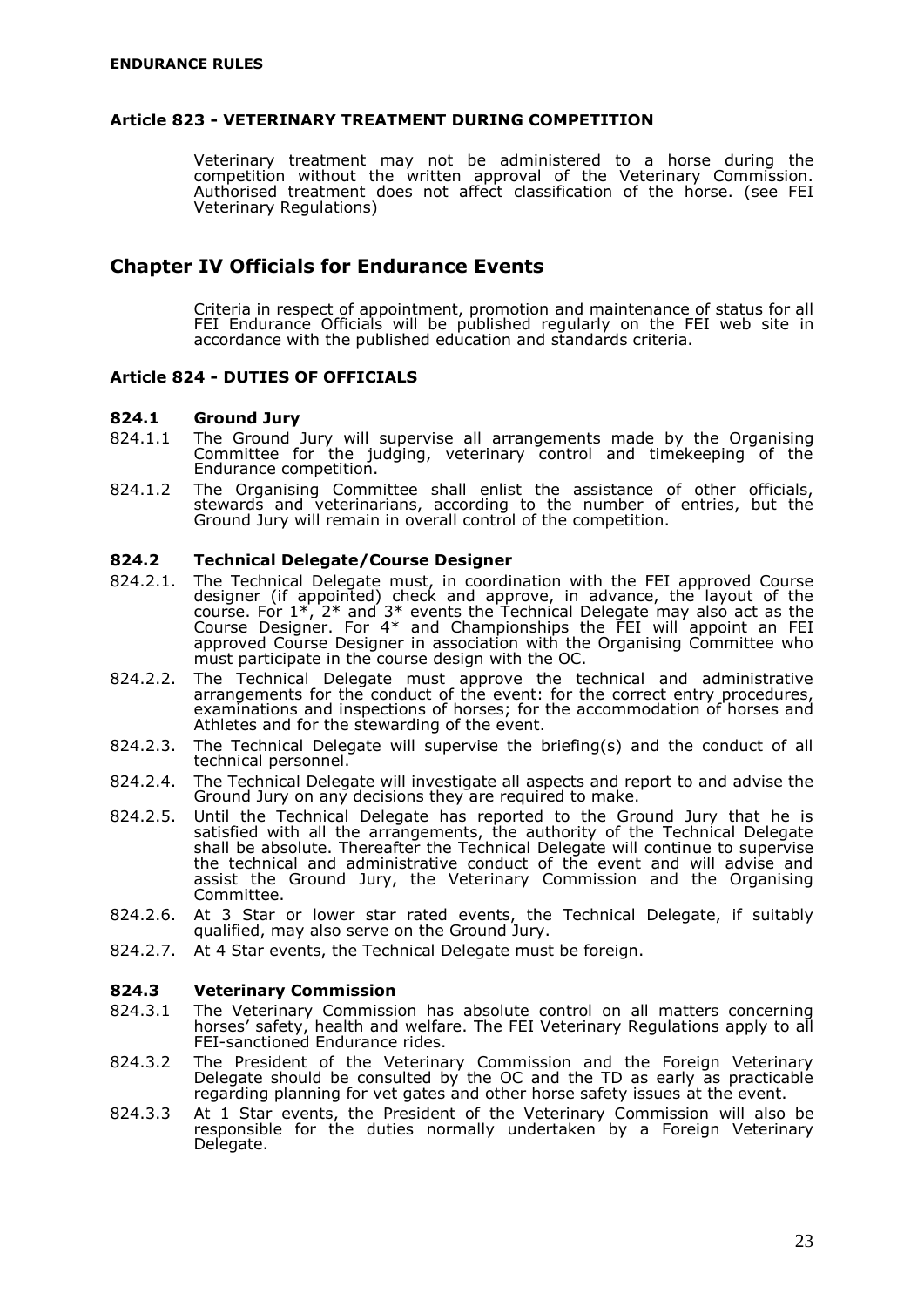#### **824.4 Chief Steward**

- 824.4.1 The Chief Steward is responsible for the organisation of stewarding throughout the event.
- 824.4.2 The Chief Steward must ensure that stable security is adequate for the level of event and that sufficient stewards are available at each Vet Gate and on course.
- 824.4.3 The Chief Steward assists the Organising Committee, Ground Jury and Technical Delegate to ensure the smooth running of all defined functions during a competition such as opening and closing ceremonies or any required organised function within the competition.
- 824.4.4 The Chief Steward is responsible for the overall security and welfare of participants at the event.
- 824.4.5 The Chief Steward must liaise closely with the President of the Ground Jury, the Technical Delegate and the President of the Veterinary Commission, and should be consulted by the OC and the TD as early as practicable regarding planning for the event.
- **824.5 Appeal Committee:** The duties of the Appeal Committee are as laid down in the General Regulations and in the Veterinary Regulations.

#### <span id="page-25-0"></span>**Article 825 - OFFICIALS REQUIRED FOR INTERNATIONAL ENDURANCE EVENTS**

#### **825.1 World Championships**

- 825.1.1 The Ground Jury must consist of a President and at least four members chosen from the FEI list of Endurance Judges, one of which must be foreign, appointed by the FEI in consultation with the FEI Endurance Committee and the OC. All members must meet the then-current \*Rating requirements for Endurance Judges.
- 825.1.2 The Veterinary Commission must consist of a President, a Foreign Veterinary Delegate and one additional veterinarian per 15 horses, with the minimum number of commission members being 5, including the PVC and the FVD. At least half of the members <u>must</u> be foreign, chosen from the FEI list of Endurance veterinarians and appointed by the FEI in consultation with the FEI Endurance Committee and the OC. All members must meet the then-current \*Rating requirements for Endurance veterinarians.
- 825.1.3 The Endurance Veterinary Treating Officials (EVTs) must be approved FEI Treatment Veterinarians appointed by the FEI in consultation with the FEI Endurance Committee and the FEI Veterinary Committee. There must be a minimum of 1 EVT per 20 competing horses. At least 50% of the EVTs must be experienced in CEI competition at the Championship level.
- 825.1.4 The Foreign Technical Delegate must be chosen from the FEI list of Endurance Technical Delegates and appointed by the FEI in consultation with the FEI Endurance Committee and the OC and meet the then-current \*Rating requirements for Endurance Technical Delegates.
- 825.1.5 The Chief Steward must be chosen from the FEI list of Endurance Chief Stewards and shall be appointed by the OC.
- 825.1.6 The FEI approved Course Designer will be appointed by the FEI in consultation with the FEI Endurance Committee and in consultation with the OC.
- 825.1.7 Appeal Committee: The General Regulations apply, such Appeal Committee being compulsory and appointed by the FEI in consultation with the FEI Endurance Committee and in consultation with the OC.

#### **825.2 CEIO's, Regional Games and Continental Championships for Seniors, Young Riders and/or Juniors and other CEI 4 Star Endurance Events**

- 825.2.1 The Ground Jury must consist of a President and at least three members chosen from the FEI list of Endurance Judges, one of which must be Foreign, appointed by the FEI in consultation with FEI Endurance Committee and the OC. All members must meet the then-current \*Rating requirements for Endurance judges.
- 825.2.2 The Veterinary Commission must consist of a President, a Foreign Veterinary Delegate and one additional veterinarian per 15 horses, with the minimum number of commission members being 5 including the President and the FVD.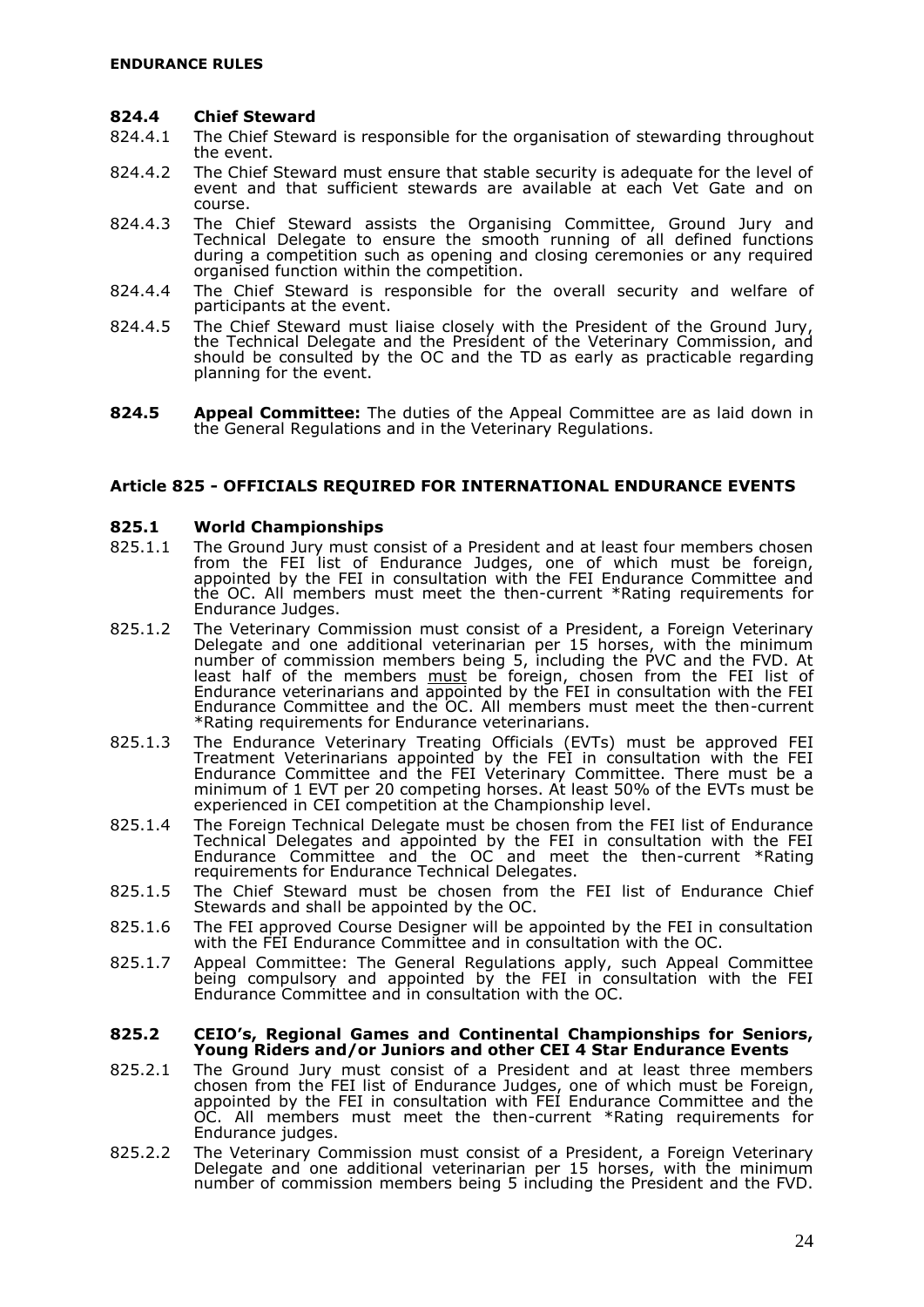At least half of the members <u>must</u> be foreign, chosen from the FEI list of Endurance veterinarians and appointed by the FEI in consultation with Endurance Committee and the OC. All members must meet the then-current \*Rating requirements for Endurance veterinarians.

- 825.2.3 At CEI 4 Star events, the Endurance Veterinary Treating Officials (EVTs) at the venue must be FEI approved Treatment Veterinarians appointed by the FEI in consultation with the FEI Endurance Committee and the FEI Veterinary Committee. There must be a minimum of 1 EVT per 20 competing horses. At least 50% of the EVTs must be experienced in CEI competition at the Championship level.
- 825.2.4 The Foreign Technical Delegate must be chosen from the FEI list of Endurance Technical Delegates and appointed by the FEI in consultation with the FEI Endurance Committee and the OC and meet the then-current \*Rating requirements for Endurance Technical Delegates.
- 825.2.5 An FEI approved Course designer is required who is appointed by the OC.
- 825.2.6 The Chief Steward must be chosen from the FEI list of Endurance Chief Stewards and shall be appointed by the OC.
- 825.2.7 Appeal Committee: The General Regulations apply, such Appeal Committee being compulsory and appointed by the FEI in consultation with the FEI Endurance Committee and in consultation with the OC.

#### **825.3 CEI 3 Star Endurance Events**

- 825.3.1 The Ground Jury must consist of a President and a Foreign Judge chosen from the FEI list of Endurance Judges and appointed by the OC for a maximum of 30 entries. An additional Jury member is required for each additional 30 entries up to a maximum of four Judges to include the President. Other members, if any, may be National Endurance Judges appointed by the OC. All members must comply and meet the requirements of the then-current \*Rating requirements for Endurance judges.
- 825.3.2 The Veterinary Commission must consist of a President and two members from the FEI list of Endurance veterinarians appointed by the OC. One of them must be foreign. There must be a minimum one Commission Veterinarian per 20 competing horses. All such members must meet the then-current \*Rating requirements for Endurance Veterinarians All other members must be experienced Endurance Veterinarians and appointed by the OC.
- 825.3.3 There must be a minimum of 1 Endurance Veterinary Treating Official (EVT) at the venue from the FEI list of approved Treatment Veterinarians per 30 competing horses.
- 825.3.4 The Technical Delegate must be chosen from the FEI list of Endurance Technical Delegates and appointed by the OC and meet the then-current \*Rating requirements for Endurance Technical Delegates. The Technical Delegate may act as a member of the Ground Jury once the competition begins.
- 825.3.5 The Chief Steward must be chosen from the FEI list of Endurance Chief Stewards and appointed by the OC.
- 825.3.6 An Appeal Committee is not required.

#### **825.4 CEI 1 & 2 Star Endurance Events**

- 825.4.1 CEI  $1*$ : The Ground Jury must consist of a President who must comply and meet the requirements of the then-current \*Rating requirements for Endurance judges. The Official to be chosen from the FEI list of Endurance Judges appointed by the OC for a maximum of 30 entries. An additional Jury member is required for each additional 40 entries up to a maximum of four Judges to include the President. Other members, if any, may be experienced National Judges.
- 825.4.2 The Veterinary Commission must consist of an FEI President and a minimum of 2 members who may be National Endurance veterinarians. All National members must be experienced Endurance veterinarians and appointed by the OC.
- 825.4.3 At CEI 1\* events there must be a minimum of 1 Endurance Veterinary Treating Official (EVT) at the venue from the FEI list of approved Treatment Veterinarians per 50 competing horses.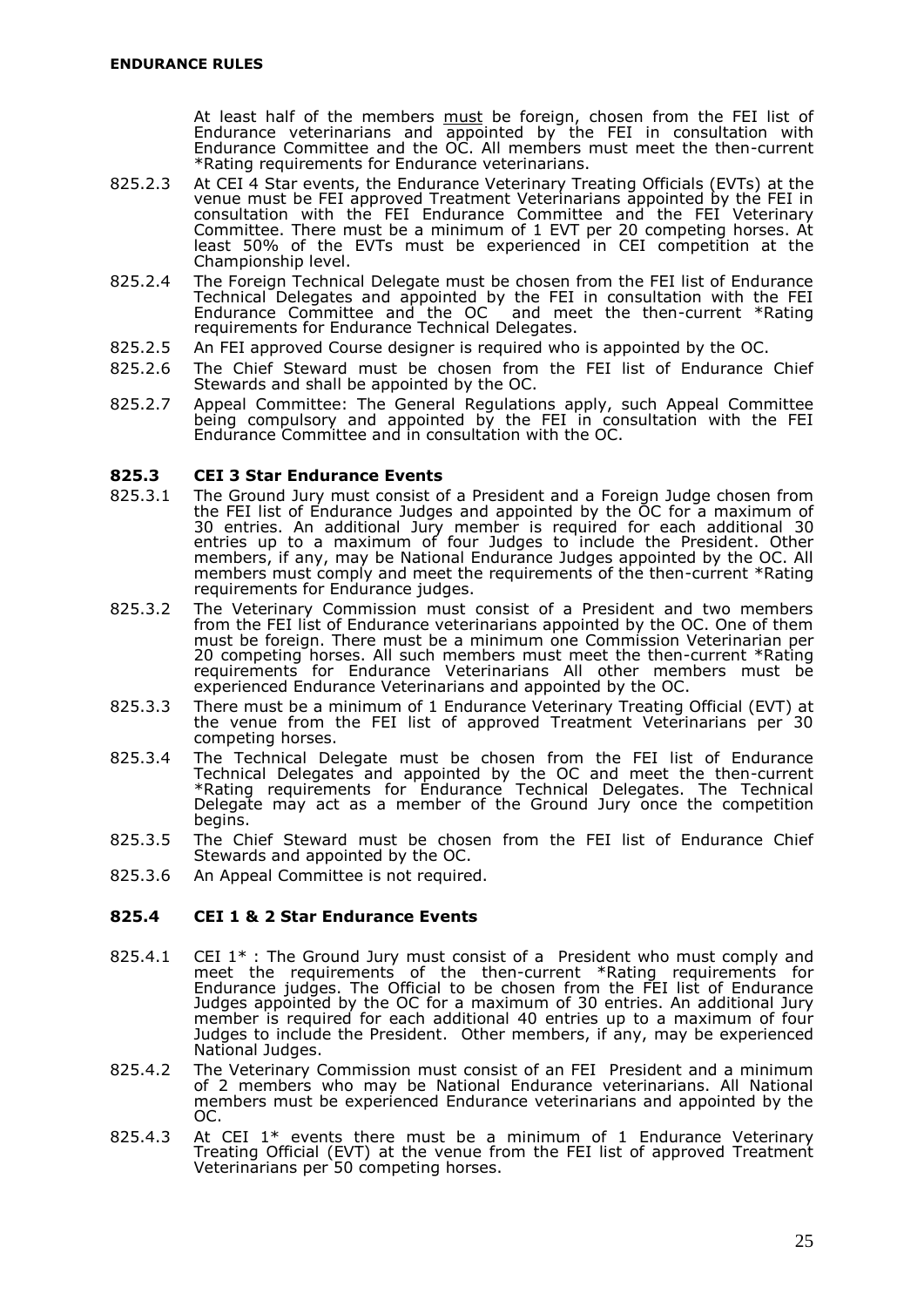- 825.4.4 The Technical Delegate must be chosen from the FEI list of Endurance Technical Delegates and appointed by the OC and meet the requirements of the then-current \*Rating requirements for Endurance Technical Delegates . The Technical Delegate may act as a member of the Ground Jury once the competition begins.
- 825.4.5 The Chief Steward must be chosen from the FEI list of Endurance Chief Stewards and appointed by the OC.
- 825.4.6 An Appeal Committee is not required.
- 825.4.7 CEI 2\* : The Ground Jury must consist of a President who must meet the then-current \*Rating requirements for Endurance judges. To be chosen from the FEI list of Endurance Judges appointed by the OC for a maximum of 20 entries. An additional Jury member is required for each additional 20 entries. All other members, if any, may be experienced National Judges.
- 825.4.8 The Veterinary Commission must consist of a President and a minimum of 2 members from the FEI list of Endurance veterinarians appointed by the OC. All such members must meet the then-current \*Rating requirements for Endurance veterinarians. One of them must be foreign. All other members must be experienced Endurance veterinarians and appointed by the OC.
- 825.4.9 At CEI 2\* events there must be a minimum of 1 Endurance Veterinary Treating Official (EVT) at the venue from the FEI list of approved Treatment Veterinarians per 50 competing horses.
- 825.4.10 The Technical Delegate must be chosen from the FEI list of Endurance Technical Delegates and appointed by the OC and meet the requirements of the \*Rating requirements for Endurance Technical Delegates . The Technical Delegate may act as a member of the Ground Jury once the competition begins.
- 825.4.11 The Chief Steward must be chosen from the FEI list of Endurance Chief Stewards and appointed by the OC.
- 825.4.12 An Appeal Committee is not required.

For CEI 1\*, 2\*, CEI 3\* and CEIO competitions, in special circumstances , the FEI has the right to consult with OCs, in a timely manner, to ask for a different balance of experience and expertise within the team of Officials proposed in the schedule of the competition.

At all CEI 1\*, 2\* and 3\* Events, the FEI may grant dispensation to General Regulations Art.149.10 subject to a request being received from the National Federation concerned and compliance with the conditions as detailed in the FEI Endurance Notes for Guidance.

## <span id="page-27-0"></span>**Chapter V Awards and Prize-giving Ceremonies**

#### <span id="page-27-1"></span>**Article 826 - AWARDS**

- **826.1** An award must be given to all Athletes who successfully complete the course.
- **826.2** There is no minimum value for awards in Endurance Rides.
- **826.3** For distribution of prize-money, refer to the FEI General Regulations.

#### **Article 827 - PRIZE-GIVING CEREMONIES**

<span id="page-27-2"></span>The Veterinary Commission should exclude any unfit horse from participation in the prize-giving ceremony.